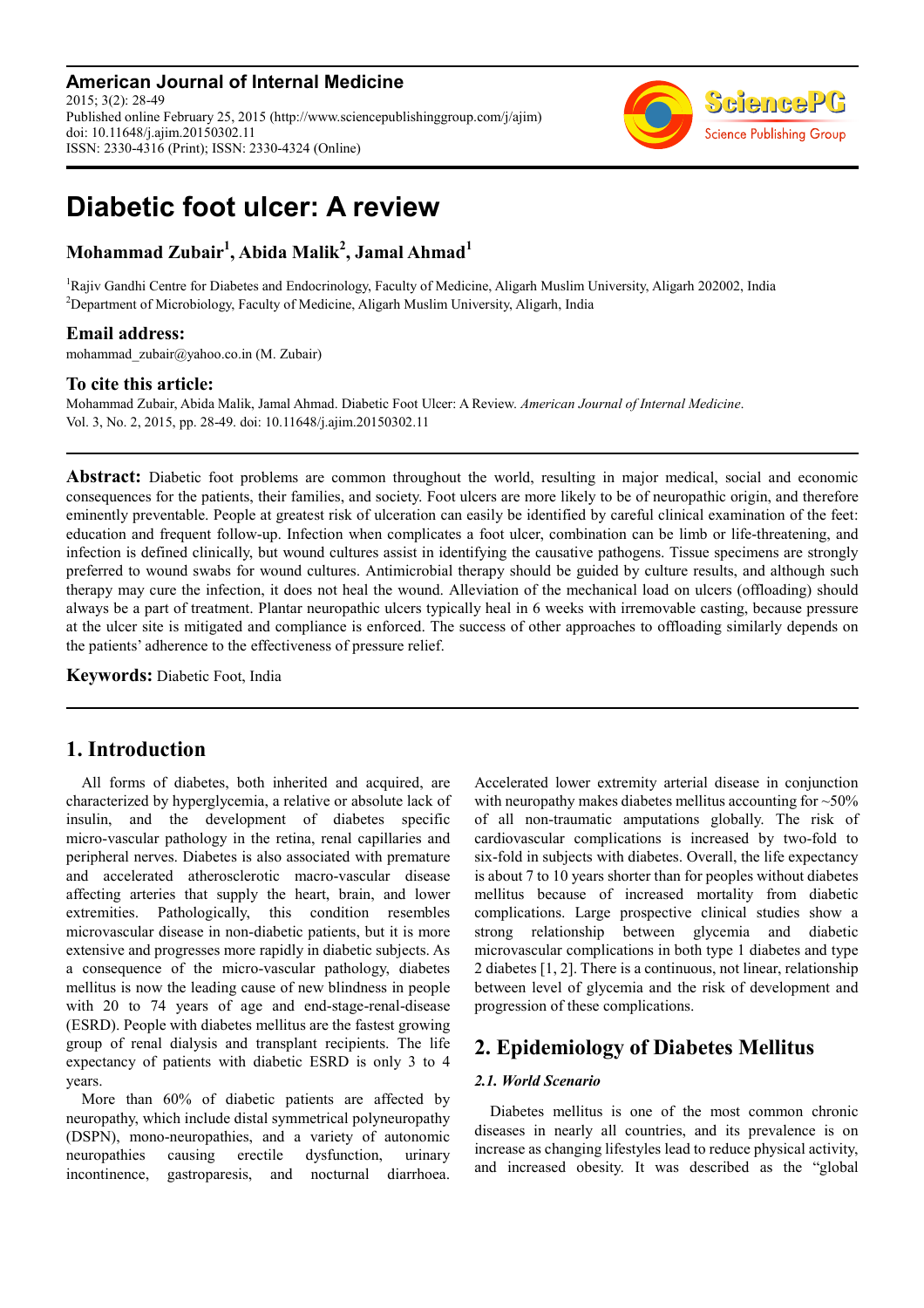epidemic" of the 21st century; the increasing incidence of diabetes will place considerable strain on resources and will bring suffering to many, if the preventive measures are not put into effect. There have been several previous estimates of the prevalence of diabetes [3-6]. The World Health Organization (WHO) estimated that in the year 2000, roughly 3% of the total world population had diabetes (these results include type 1 and type 2, but not gestational diabetes) [7]. WHO also estimated for the years 2000 and 2030, using data from 40 countries but extrapolated to the 191 WHO member states only [6]. Other estimate has been produced by the International Diabetes Federation (IDF) [8,9]. The latest estimates of the prevalence of diabetes in the year 2010 by Whiting et al., [10] were the data from all the 216 countries of the United Nations. They considered only 91 countries, in which prevalence studies have been undertaken, 5 of the 10 world's highest national prevalence occurred in the

Middle-East (Table 1), although only Saudi Arabia (18.7%) is among the 80 most populous countries. The Gulf States have prevalence similar to that of Saudi Arabia, and 20 of the 22 Earthquake Model of the Middle East (EMME) regional countries have prevalence above the world 2010 prevalence of 6.4%.

In developing countries, the majority of people with diabetes are in the 45 to 64 year age range [5]. In contrast, in developed countries, it was >64 years of age. By 2030, it is estimated that the number of people with diabetes >64 years of age will be >82 million in developing countries and >48 million in developed countries. In the current estimates, on the advice of local experts, the prevalence of diabetes in rural areas is assumed to be one-quarter that of urban areas for Bangladesh, Bhutan, India, the Maldives, Nepal, and Sri Lanka [11].

|               | 2010                 |                    | 2030                 |                |
|---------------|----------------------|--------------------|----------------------|----------------|
|               | Country              | Prevalence $(\% )$ | Country              | Prevalence (%) |
|               | Nauru                | 30.9               | Nauru                | 33.4           |
|               | United Arab Emirates | 18.7               | United Arab Emirates | 21.4           |
| 3             | Saudi Arabia         | 16.8               | Saudi Arabia         | 19.8           |
| 4             | Mauritius            | 16.2               | Mauritius            | 18.9           |
| C             | Bahrain              | 15.4               | Bahrain              | 18.1           |
| $\mathfrak b$ | Reunion              | 15.3               | Reunion              | 17.3           |
|               | Kuwait               | 14.6               | Kuwait               | 16.9           |
| 8             | Oman                 | 13.4               | Oman                 | 15.7           |
| 9             | Tongo                | 13.4               | Tongo                | 14.9           |
| 10            | Malaysia             | 11.6               | Malaysia             | 13.8           |

Only includes countries where surveys with blood glucose were undertaken for that country

*Table 2. Top 10 countries for numbers of people aged 20–79 years with diabetes in 2010 and 2030 [21].* 

|    | 2010                      |                                        | 2030                      |                                        |
|----|---------------------------|----------------------------------------|---------------------------|----------------------------------------|
|    | Country                   | No. of adults with Diabetes (millions) | Country                   | No. of adults with Diabetes (millions) |
|    | India                     | 50.8                                   | India                     | 87.0                                   |
|    | China                     | 43.2                                   | China                     | 62.6                                   |
|    | <b>USA</b>                | 26.8                                   | <b>USA</b>                | 36.0                                   |
| 4  | <b>Russian Federation</b> | 9.6                                    | <b>Russian Federation</b> | 13.8                                   |
|    | Brazil                    | 7.6                                    | <b>Brazil</b>             | 12.7                                   |
| 6  | Germany                   | 7.5                                    | Germany                   | 12.0                                   |
|    | Pakistan                  | 7.1                                    | Pakistan                  | 11.9                                   |
| 8  | Japan                     | 7.1                                    | Japan                     | 10.4                                   |
| 9  | Indonesia                 | 7.0                                    | Indonesia                 | 10.3                                   |
| 10 | Mexico                    | 6.8                                    | Mexico                    | 8.6                                    |

### *2.2. Indian Scenario*

The first national study on the prevalence of type 2 diabetes in India was done between 1972 and 1975 by the Indian Council Medical Research (ICMR-New Delhi) [12, 13]. A National Rural Diabetes Survey was done between 1989 and 1991 in different parts of the country's rural populations which showed diabetic prevalence as 2.8 per cent [14]. The prevalence of 6.1 percent in individuals aged above 40 years was unexpectedly high at that time for rural area with low socio-economic status and decreased health awareness [15]. In Kashmir vally, a cross-sectional population survey was done in 2000 and the prevalence of 'known diabetes' was 1.9 per cent among adults aged >40 years [16].

In The National Urban Diabetes Survey (NUDS), a population based study was conducted in six metropolitan (Delhi, Mumbai, Kolkata, Chennai, Hyderabad, Bangalore) cities across India and recruited 11,216 subjects aged 20 years and above, representative of all socio-economic strata [17]. This study reported the age standardized prevalence of type 2 diabetes as 12.1 per cent. Another study conducted in western India showed age-standardized prevalence of 8.6 per cent in urban population [18]. The Amrita Diabetes and Endocrine Population Survey (ADEPS) [19], a community based cross-sectional survey done in urban areas of Ernakulum district in Kerala has revealed a very high prevalence of 19.5 per cent.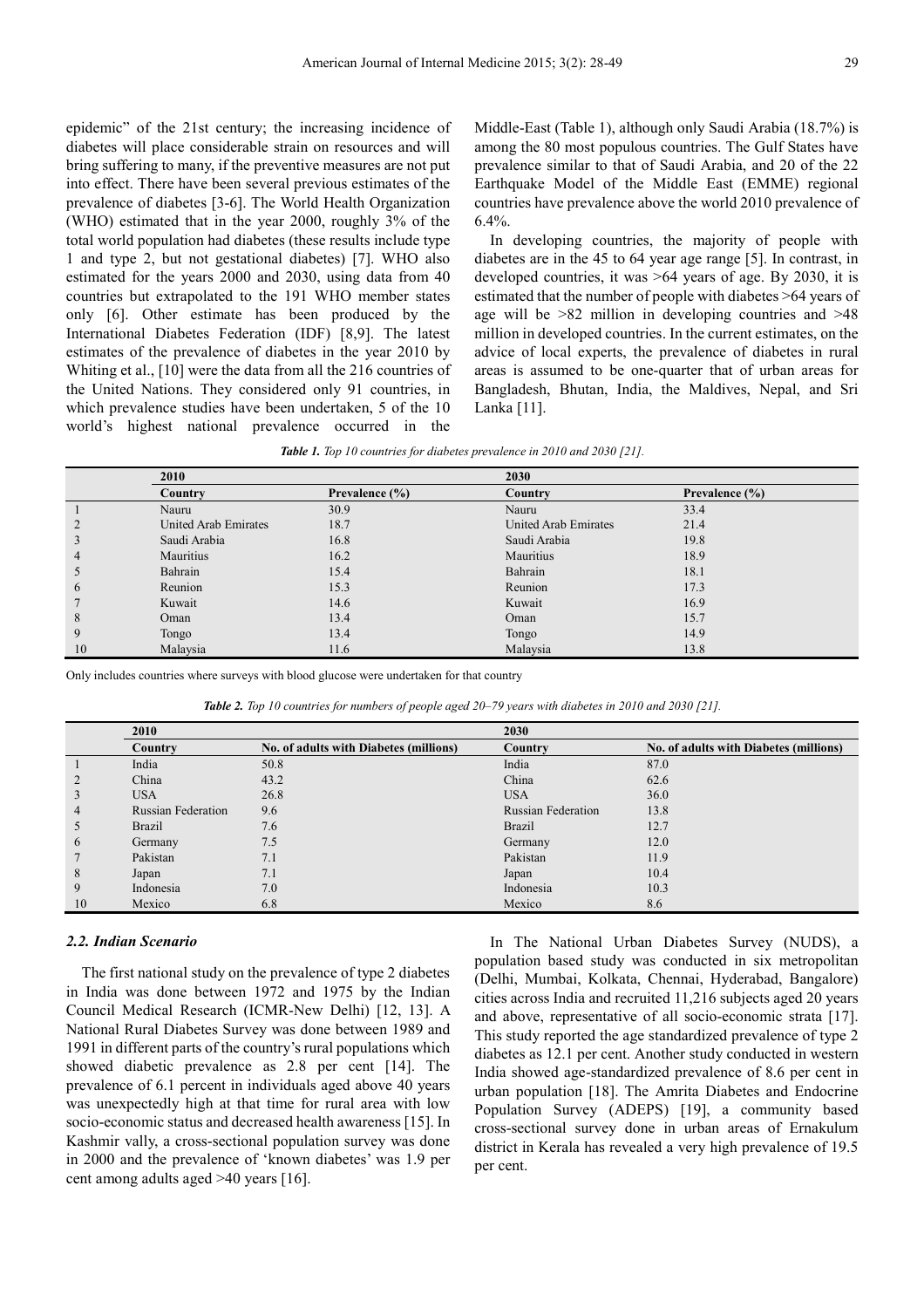Prevalence of Diabetes in India Study (PODIS). A multicentric cross sectional population survey was undertaken to determine the prevalence of diabetes mellitus and impaired glucose tolerance in subjects aged 25 years and above in 77 centres (40 urban and 37 rural) across India . A total of 18363 (9008 males and 9355 females) subjects were studied. 10617 (5379 males and 5238 females) were from urban areas and 7746 (3629 males and 4117 females) from rural areas. The prevalence rate for DM in the total Indian, urban and rural populations was 4.3, 5.9 and 2.7%, respectively. The corresponding IGT rates in the three populations were 5.2, 6.3 and 3.7%, respectively. The urban prevalence of DM and IGT was significantly greater in this study than in the rural population ( $P < 0.001$  in both instances). The prevalence of DM was significantly, more than that of IGT ( $P < 0.001$ ) within both the rural and urban populations [19].

The latest estimates of the prevalence of diabetes in the year 2010 by Shah et al., [21] were accepted by United Nations and published by International Diabetic Federation (IDF). Estimating more than 50 million people having diabetes in India in 2010, and figure to increase to more than 87 million with an annual increase of 1813 thousand people if the preventive measures were not taken to combat this menace (Table 2).

### *2.3. Epidemiology Diabetic Foot Ulcer (DFU) in People with Diabetes*

Foot problems in diabetic patients account for more hospital admissions than any other long-term complications of diabetes and also result in increasing morbidity and mortality. The diabetic foot syndrome encompasses a number of pathologies, including diabetic neuropathy, peripheral vascular disease, Charcot neuroarthropathy, foot ulceration, osteomyelitis, and the potentially preventable end point amputation. Patients with the diabetic foot can also have multiple diabetic complications and caring for such patients may require attention to many different areas.

The reported rate of foot ulcer prevalence was as high as 11.6 % by Centres for Disease Control and Prevention (CDCP) (2003) in United States. The 10.6% prevalence rate of DFU was reported in USA in a population based study, with 2.2% an annual rate on incidence [22]. In the same year, 7.4% prevalence rate of DFU was reported by Walter et al., [23] in United Kingdom. The average risk of foot ulcer development in peoples with diabetes is estimated to be 15% [24]. The annual incidence of population based studies has been summarized in table 3.

*Table 3. Summary of selected population based studies estimating incidence and prevalence of diabetic foot ulcers.* 

| Study (country)        | Country      | <b>Population based</b>                          | <b>Annual Incidence (%)</b> | Prevalence $(\% )$              |
|------------------------|--------------|--------------------------------------------------|-----------------------------|---------------------------------|
|                        | United       | Registered T1 & T2 in 6 UK districts $N=15,692$  | $\blacksquare$              | 5.5% white european, 1.8% South |
| Abott et al., $[146]$  | Kingdom      |                                                  |                             | Asian, 2.7% African Caribbean   |
| CDCP [147]             | <b>USA</b>   | <b>US BRESS</b>                                  |                             | 11.8%                           |
| Kumal et al., $[44]$   | UK.          | $3$ UK cities N=811                              | $\overline{\phantom{a}}$    | $5.3\%$                         |
| Moss et al., $[22]$    | <b>USA</b>   | Population based study N=1834                    | $2.2\%$                     | 10.6%                           |
| Muller et al., $[148]$ | Netherland   | Registered T2DM (1992-1998) N=3827               | $2.2\%$                     | -                               |
| Ramsey et al., $[149]$ | <b>USA</b>   | Registered T1DM & T2DM (1992-1995)<br>$N = 8905$ | 1.9%                        |                                 |
| Walter et al., [23]    | $_{\rm{UK}}$ | Registered patient from 10 hospitals $N=1077$    | $\blacksquare$              | $7.4\%$                         |
| Gadepalli et al., [88] | India        | T1DM & T2DM, Hospital based N=80                 | $\overline{\phantom{a}}$    | -                               |
| Zubair et al., [89]    | India        | T1DM & T2DM, Hospital Based N=162                | $\blacksquare$              | -                               |

*Table 3. Summary of selected population based studies estimating incidence and prevalence of diabetic foot ulcers. (Continue)* 

| Study (country)        | Country        | <b>Ulcer definition</b>                    | <b>Method of ulcer asscessment</b>            |
|------------------------|----------------|--------------------------------------------|-----------------------------------------------|
| Abott et al., [146]    | United Kingdom | Wagner grade $\geq 1$ foot lesion          | Clinical examination+chart review             |
| CDCP [147]             | <b>USA</b>     | Foot sore that did not heal for $>4$ weeks | Random digital telephonic                     |
| Kumal et al., [44]     | UK             | Wagner grade $\geq 1$ foot lesion          | Direct examination by expert                  |
| Moss et al., $[22]$    | <b>USA</b>     | NA.                                        | Medical history questionaire and 4 year later |
| Muller et al., [148]   | Netherland     | Full thickness skin loss on the foot       | Abstracted medical record                     |
| Ramsey et al., [149]   | <b>USA</b>     | Ulcer of lower leg                         | Medical record                                |
| Walter et al., [23]    | UK             | Wagner grade                               | Direct examination                            |
| Gadepalli et al., [88] | India          | Wagner grade                               | Direct examination by expert                  |
| Zubair et al., [89]    | India          | Wagner Grade, University of Taxes          | Direct examination                            |

### **3. Classification of Foot Lesions in Diabetes Mellitus**

For evaluation and determination of the severity of diabetic foot, various classification systems are in use now, that attempt to encompass different characteristics of an ulcer (namely site, depth, the presence of neuropathy, infection, and ischemia, etc) [25-31] including Wagner System, University

of Texas System and a hybrid System, Depth Ischemic classification , the PEDIS System. It seems that poor clinical outcomes are generally associated with infection, peripheral vascular disease, and increasing wound depth; it also appears that the progressive cumulative effect of these comorbidities contribute to a greater likelihood of a diabetic foot ulcer leading to a lower-limb amputation.

The three main diabetic foot classification system are discussed that are commonly used in clinical diagnosis of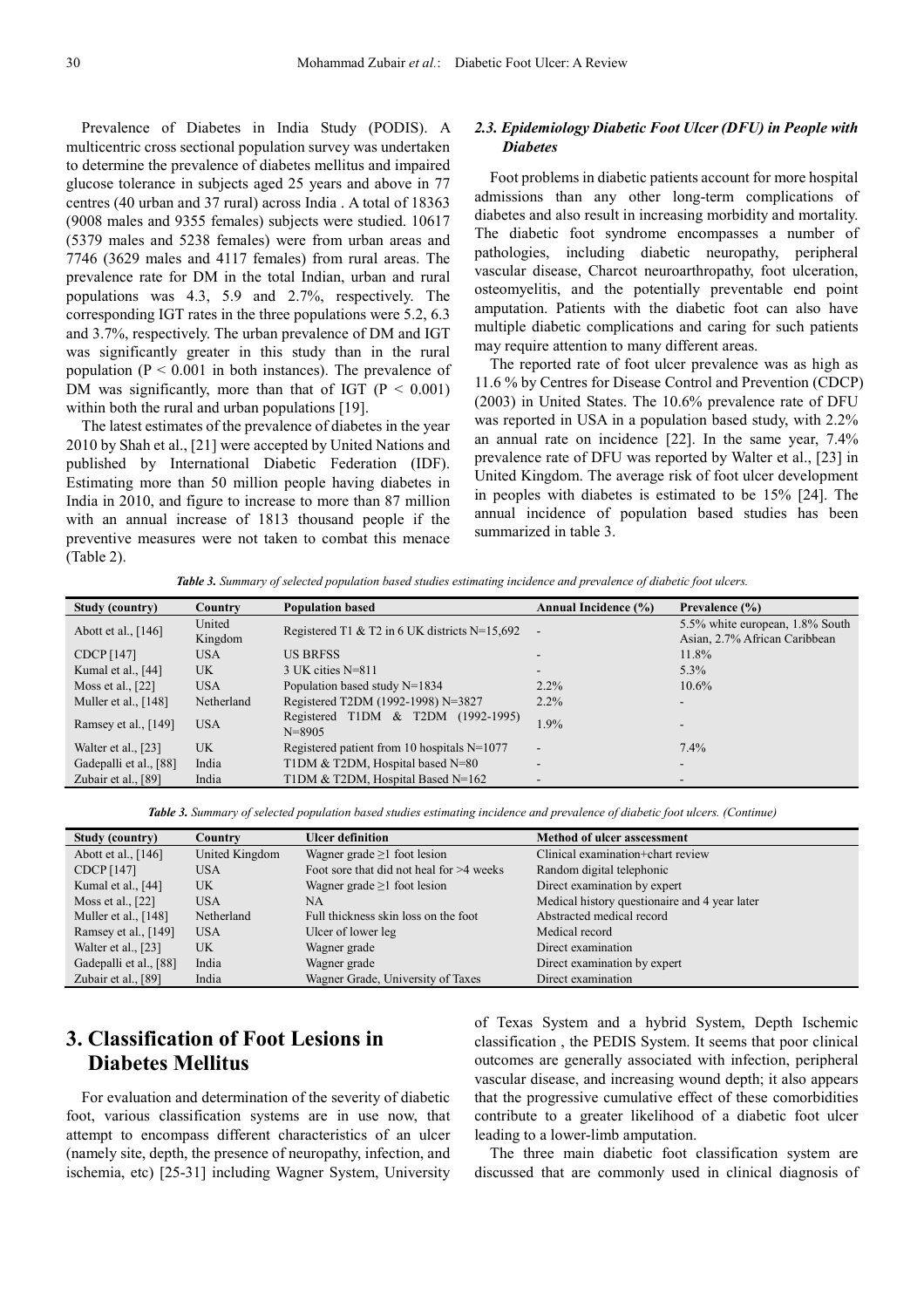diabetic foot.

These were:

3.1. Wagner-Meggitt Classification

3.2. Depth-Ischemic classification

3.3. University of Texas classification

### *3.1. Meggit-Wagner Classification*

Most common and widely used Classification system is the Wagner Diabetic Foot classification System (Table 15). This system is basically anatomical with gradations of superficial ulcer, deep ulcer, abscess osteitis, gangrene of the fore foot, and gangrene of the entire foot. Only grade 3 addresses the problem of infection. In this system foot lesions are divided into different grades starting from grade 0 to grade 5. Grade 0 includes high risk foot but no active lesion and grade 5 includes gangrene of entire foot. But this system does not mention about ischemia or neuropathy and that is the drawback of this system.

### *3.2. Depth-Ischemic Classification*

This classification is a modification of Wagner-Meggit system. The purpose of this classification system is to make the classification more accurate, rational, easier to distinguish between wound and vascularity of foot, to elucidate the difference among the grades 2 and 3, and to improve the correlation of treatment to the grade. Details of depth Ischemic classification are presented in table 16.

### *3.3. University of Texas Classification System*

Another popular system is the University of Texas San Antonio System which incorporates lesion depth and ischemia (Table 17). It is actually a modification of Wagner System .In this system each grade of Wagner System is further divided into stages according to the presence of infection or ischemia or combination of both. This system is somewhat superior in predicting the outcome in comparison to the Wagner System.

### **4. Location of Foot Ulcer in Diabetes, its Outcome and Time to Outcome**

The site of ulcer, etiology and treatment methodology varies according to the population of different region. Dorsal or plantar site are the most common site of ulcer in diabetic patients followed by plantar metatarsal heads and the heel [32, 33]. Ulcer severity is more important than site in determining the final outcome [32]. [34] The details of site of ulcer and its treatment were shown in table 4. Several reported that several factors were contributing to the outcome of DFU, which is irrespective of similar type of care treatment [35-38]. Oyibo et al., [34] found that the ulcer surface area were strongly significant in ulcers that healed, did not heal and proceeded to amputation. The larger size of ulcer will take longer duration of healing time. After pooling all the five studies, Margolis and colleagues reported that the neuropathic ulcer took longer duration to heel, 20 weeks for ulcer <2cm2 [35]. Sex, age and

HbA1c level had no impact on the healing of ulcer in a multivariate analysis model. In medical record of 72,525 diabetic foot wounds from 81,106 patients from 38 US states, it was conformed that the ulcer/wound that were older, larger in size and higher in foot grade  $(\geq 3)$  were more likely to have higher duration of healing time after the age and sex were adjusted [34]. Patients in all these studies were receiving the similar ulcer care, including off-loading, wound debridement and healing treatment [35-37, 39].

*Table 4. Wagner-Meggitt Classification System.* 

| Grade         | Lesion                                                  |
|---------------|---------------------------------------------------------|
|               | No open Lesion                                          |
|               | Superficial ulcer                                       |
| $\mathcal{D}$ | Deep ulcer to tendon or joint capsule                   |
| 3             | Deep ulcer with abscess, osteomyelitis, or joint sepsis |
|               | Local gangrene-fore foot or heel                        |
|               | Gangrene of entire foot                                 |

### **5. Risk Factors for Diabetic Foot Ulcer**

The independent risk factors for foot ulcer are demographic variables, risk factors for foot, health findings and history, health care and education.

#### *5.1. Demographic Variables*

The national wide Behavioural Risk Factors Surveillance System (BRFSS), demographic variables from 2000-2002 for diabetic peoples with or without foot ulcer in a population based non-institutionalized adults over age of 18 years, self-reported foot ulcer prevalence of 13.7% in a age group 18-44 years, followed by 45-64 years (13.4%), 65-74 years (9.6%) and those with over 75 years (9%). Similar prevalence of foot ulcer were reported in males and females (11.8% and 11.9% respectively) and this increased to 9% in patients with duration of diabetes <6years and 19% in those with duration of diabetes > 21 years (CDCP, 2003). Using the same data, the relative Odds ratio of foot ulcer was compared with ethnic group, as reference. Compared to Asians, the Relative Odds ratio were 1.5, with African Americans (OR 2.8), Hispanic (OR 4.2), Native Americans (OR 7.4) and in Whites (OR 1.8) [38]. Abbott and Colleagues reported the prevalence rates, Europeans (5.5%), South Asians (1.9%), and African (2.7%). Asian men & women had similarly low foot ulcer rates, few of the patients were on the insulin; and significantly fewer Asian had ever smoked [40].

#### *5.2. Foot Risk Factors*

Various risk factors for foot ulcer include peripheral neuropathy, peripheral arterial disease, and foot deformity. Several quantitative and semi-quantitative methodology are used for peripheral neuropathy and peripheral arterial studies and these are summarised in table 05. Both baseline vibration perception threshold (VPT) and combined score of reflexes and muscle strength are significant predictors of ulcer [40]. Later, a 2.03 relative risk of development of ulceration were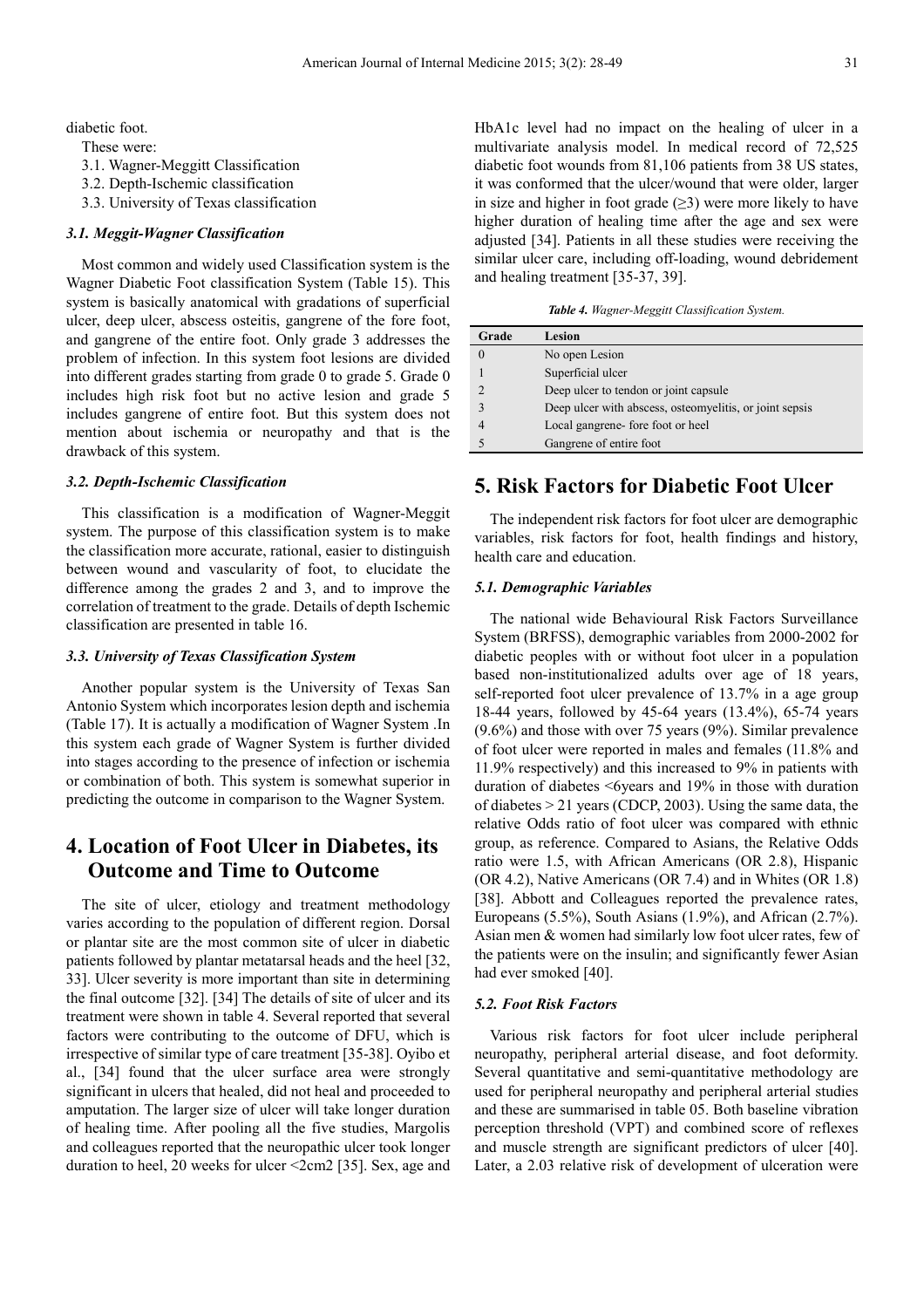found in patients who were to be detected by 5.07 (10-g) Semmes-Weinstein Monofilament, which is a semi-quantitative assessment method [41, 42] reported that the elevated levels of VPT greater than 24 volts as significant risk factors for foot ulcer. While Moss et al., 1992 did not show any significant association between peripheral neuropathy and foot ulcer. The presence of two or loss of the four pedal pulses, either with or without the presence of oedema, indicate the presence of PVD [43]. A significant correlation between absence of pedal pulse or history of peripheral arterial revascularization with foot ulcer have been reported by Kumar et al., [44] and Walter et al., [23]. Only a single study reported that foot deformity as a significant risk factor [43] for diabetic foot ulcer.

| Table 5. depth Ischemic classification System. |  |
|------------------------------------------------|--|
|------------------------------------------------|--|

| <b>Grade Lesion</b>                                        |                   |  |  |  |
|------------------------------------------------------------|-------------------|--|--|--|
| 0 No open lesions: may have deformity or cellulitis        |                   |  |  |  |
| A Ischemic                                                 | <b>B</b> Infected |  |  |  |
| 1 Superficial ulcer                                        |                   |  |  |  |
| A Ischemic                                                 | <b>B</b> Infected |  |  |  |
| 2 Deep ulcers to tendon, or joint capsule                  |                   |  |  |  |
| A Ischemic                                                 | <b>B</b> Infected |  |  |  |
| 3 Deep ulcers with abscess, osteomyelitis, or joint sepsis |                   |  |  |  |
| A Ischemic                                                 | <b>B</b> Infected |  |  |  |
| 4 Localized gangrene — forefoot or heel                    |                   |  |  |  |
| A Ischemic                                                 | <b>B</b> Infected |  |  |  |
| 5 Gangrene of entire foot                                  |                   |  |  |  |
| A Ischemic                                                 | <b>B</b> Infected |  |  |  |

#### *5.3. Health Findings and History*

Clinical history includes longer duration of diabetes, high HbA1c, prior history of foot ulcer amputation and smoking habit, a significant relation were reported in between these and development of ulcer [22, 23, 44, 45]. The elevated levels of HbA1c were significantly associated with development of foot ulcer with an Odds ratio of 1.6 for every 2% increase in A1c level [22]. Smoking is one of the significant factor associated with the DFU in a cohort study [22] while it was non-significant as reported by many [42-44, 46]. A significant risk of association was also observed with prior history of foot ulcer [43] with an OR 2.57. Kumar et al., [44] also showed similar pattern with an OR 12.7 for subsequent amputations.

#### *5.4. Health Care and Education.*

Health care and education were also reported to be an important risk factor for foot ulcer. In a cohort study showed an elevated risk of 2.19 for prior attendance at podiatric clinic [43]. This variable is most likely an intermediary in pathway of foot ulcer development.

### **6. Epidemiology of Lower Limb Amputation**

#### *6.1. Incidence, Prevalence & Amputation*

The amputation rate varies across the geographical locations within the country and or within the countries. The Global Lower Extremity Amputation Study Group first time reported the rate of amputation in lower limb in diabetic subjects, pooling a data from the 10 study centres over a period of 2 years in USA. They reported a lowest rate 2.8 per 100,000 persons per year in Madrid, Spain and the highest in Navojo population with a rate of amputation as 43.9 per 100,000 per year [47]. The annual incidence of amputation has been shown in table 06. The annual incidences of amputation were changes from 0.7 per 1000 in East Asia to 31.0 per 1000 in USA [46, 48]. Lower Extremity Amputation (LEA) rates can be 15 to 40 times higher among the diabetic versus non diabetic populations [49]. It was also suggested that, amputation was done for disease management and remained a global problem for all persons with diabetes [50]. The same risk factors that predispose to ulceration can also generally be considered contributing causes of amputation, albeit with several modifications.

Another frequently described risk factor for amputation is chronic hyperglycemia. Results of the Diabetes Control and Complications Trial (DCCT) and the United Kingdom Prospective Diabetes Study [2] support the long held theory that chronic poor control of diabetes is associated with a host of systemic complications [1, 2]. The best predictor for amputation is a history of previous amputation. A past history of a lower extremity ulceration or amputation increases the risk for further ulceration, infection, and subsequent amputation [41, 51]. It may also be inferred that patients with previous ulceration possess all the risk factors for developing ulceration, having demonstrated that they already have the component elements in the causal pathway [52]. Reamputation can be attributed to disease progression, non-healing wounds, and additional risk factors for limb loss that develop as a result of the first amputation. One study reported a 5 year mortality rate of 68% after lower limb amputation, with lower survival rates in those patients with higher levels of amputation. Persons with renal failure or more proximal levels of amputation have a poor prognosis and higher mortality rate. Those who undergo a diabetes- related amputation have a 40% to 50% chance of undergoing a contralateral amputation within 2 years [53].

| Table 6. University of Texas Classification System. |  |
|-----------------------------------------------------|--|
|-----------------------------------------------------|--|

| <b>Stages</b> | <b>Grades</b>                  |                                 |                                |                             |  |
|---------------|--------------------------------|---------------------------------|--------------------------------|-----------------------------|--|
|               |                                |                                 |                                | Ш                           |  |
| $\mathbf{A}$  | Pre-or post ulcerative lesions | Superficial wound not involving | Wound penetrating to tendon or | Wound penetrating to bone   |  |
|               | Completely epithelialized      | tendon capsule or bone          | capsule                        | or joint                    |  |
| B             | With infection                 | With infection                  | With infection                 | With infection              |  |
| $\mathcal{C}$ | With ischemia                  | With ischemia                   | With ischemia                  | With ischemia               |  |
| D             | With infection and ischemia    | With infection and ischemia     | With infection and ischemia    | With infection and ischemia |  |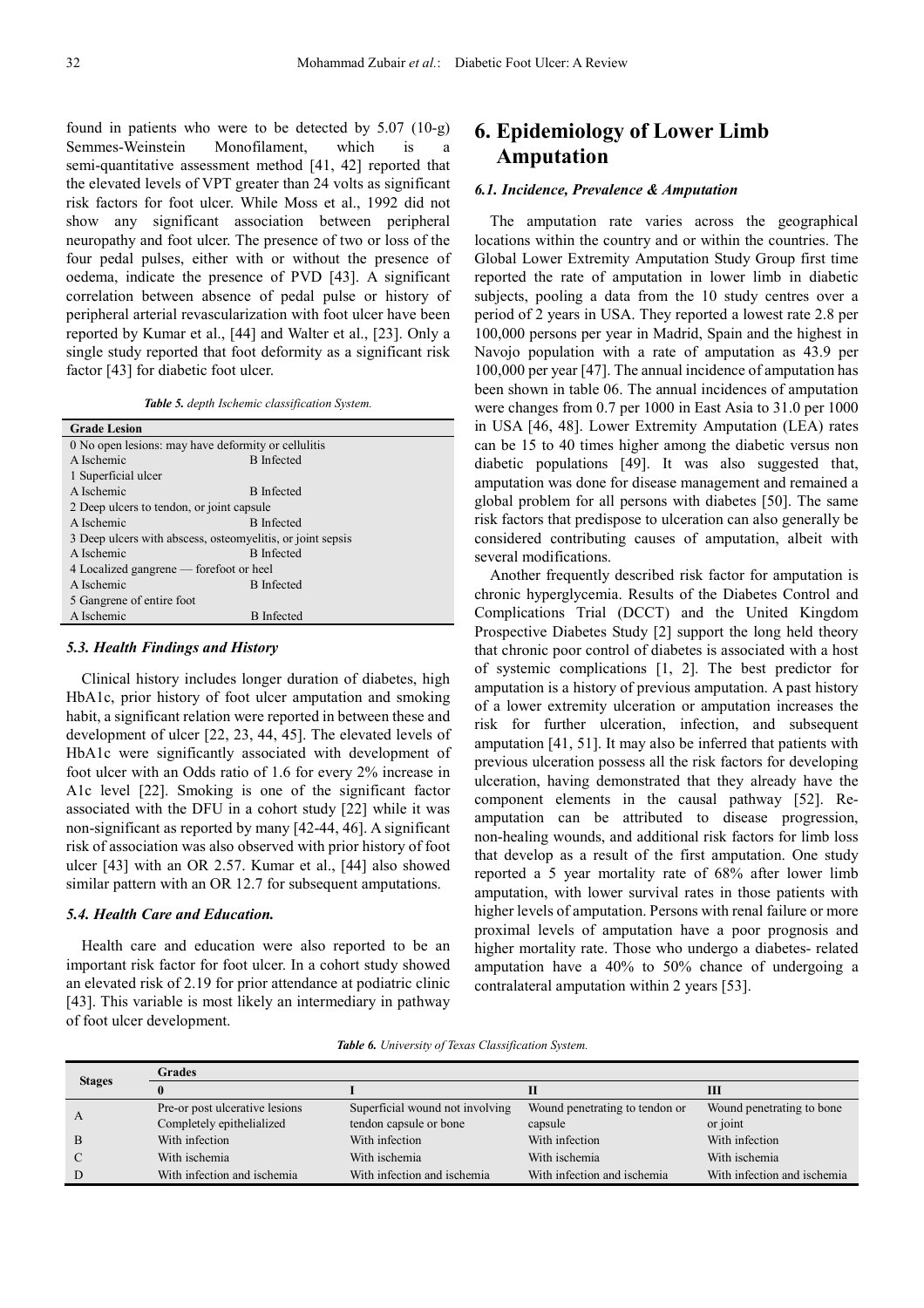### *6.2. Risk Factors for Non-Traumatic Lower Limb Amputation in Peoples with Diabetes*

Population based study of diabetic individuals with non-traumatic amputations from the US hospitals were the three main well known geographical risk factors: age, gender and non-white racial status. In the year 2003, there was an increase in amputation rate by 2 fold in those who were at the age of  $\geq$ 75 years (CDCP). The importance of quality of care, easily assessable care clinic and socio-economic of patients were also important significant factors in deciding the rate of amputations [49].

The peripheral neuropathy is also associated with the amputation risk. These includes insensitivity to 10g monofilament, decrease motor nerve conduction velocity of the deep peroneal nerve and sensory nerve conduction velocity of the sural nerve, VPT, absent or diminished bilateral vibration sensation, and absent Achilles tendon and patellar reflexes. Table 07 shows the studies that reported a statistically significant association between one or more measures of peripheral neuropathy and amputation [48, 51, 55-60]. While some did not show any association with the amputation and peripheral neuropathy [46, 48, 61, 62].

diminished dorsal pedis and posterior tibialis pulses as well as median arterial calcification and its relationship to amputations, is an independent risk factors to predict the amputation in diabetic patients with foot ulcer [48, 51, 54, 55, 57, 59, 60, 62]. High blood pressure is also an independent predictive risk factor for amputation in various studies [46, 56, 61]. Six studies have reported no significant role of high blood pressure with amputation rate in their final outcome [48, 54, 55, 57, 59, 60]. High BP was the significant factor in males and elevated diastolic BP in females for amputation [61].

Long duration of diabetes is also significantly associated with amputation [46, 48, 51, 54-62]. Poor glycemic control as measured by elevated HbA1c with or without plasma glucose reported to be an important risk factors for increased risk of amputation in a nine analytical studies represented in table 7. Smoking was an independent risk factor for increased risk of amputation in diabetic patients [46] and also the patients with history of prior foot ulcer, an independent risk factor [46, 51, 59]. The retinopathy and its association are also represented in table 7. There is a statistical significant association between the risk of amputation and presence of retinopathy [46, 48, 54-57, 59, 61].

The peripheral arterial function, as measured by absent or

|                                           | All Ulcers <sup>a</sup> $(N=314)$ | Most severe $Ulcerb$ (N=302) | All Ulcers followed 6-18 months <sup>c</sup> (N=194) |
|-------------------------------------------|-----------------------------------|------------------------------|------------------------------------------------------|
| Ulcer Site                                |                                   |                              |                                                      |
| Toe(dorsal $&$ planter)                   | 51                                | 52                           | $\overline{\phantom{a}}$                             |
| Planter metatarsals heads, midfoot & heel | 28                                | 37                           |                                                      |
| Dorsum of foot                            | 17                                | 11                           |                                                      |
| Multiple ulcers                           | $\overline{7}$                    | NA                           |                                                      |
| Forefoot                                  |                                   | ۰                            | 78                                                   |
| Mid-foot                                  |                                   | -                            | 12                                                   |
| Hind-foot                                 | $\overline{\phantom{a}}$          | ۰                            | 10                                                   |
| Total                                     | 100                               | 100                          | 100                                                  |
|                                           |                                   |                              |                                                      |
| <b>Ulcer Outcome</b>                      |                                   |                              |                                                      |
| Unhealed                                  | ۰                                 | -                            | 16                                                   |
| Reepithelialization/primary healing       | 63                                | 81                           | 65                                                   |
| Amputation at any level                   | 24                                | 14                           | 15                                                   |
| Death                                     | 13                                | 5                            | 3.5                                                  |
| Total                                     | 100                               | 100                          | 100                                                  |

a: Apelqvist et al [32], b: Reiber et al.[33], c: Oyibo et al [34].

### **7. Neuropathic Problems of the Lower Limb in Diabetic Mellitus**

### *7.1. Definition, Pain Overview & Stages of Diabetic Neuropathy*

Definition: The American Diabetes Association has proposed the recommendation on classification, diagnosis, and treatment guidelines of diabetic neuropathy. They reiterated the definition as "the presence of symptoms and/or sign of peripheral nerve dysfunction in people with diabetes after the exclusion of other causes" [63]. Clinical neuropathy is confirmed by the presence of abnormal neurological examination done by physicians who were skilled in these techniques.

Pain Overview: All the symptoms for which physicians are consulted, pain in one form or another, and is the most common and extremely urgent". It is very important to understand that diabetic neuropathy can occur with no pain or with insensate foot or may present with pain in the form of dysesthesias and paraestheisias. 15% of patients of diabetic patients with neuropathy have been reported to be suffering from pain [64]. Patients may have non-neuropathic pain or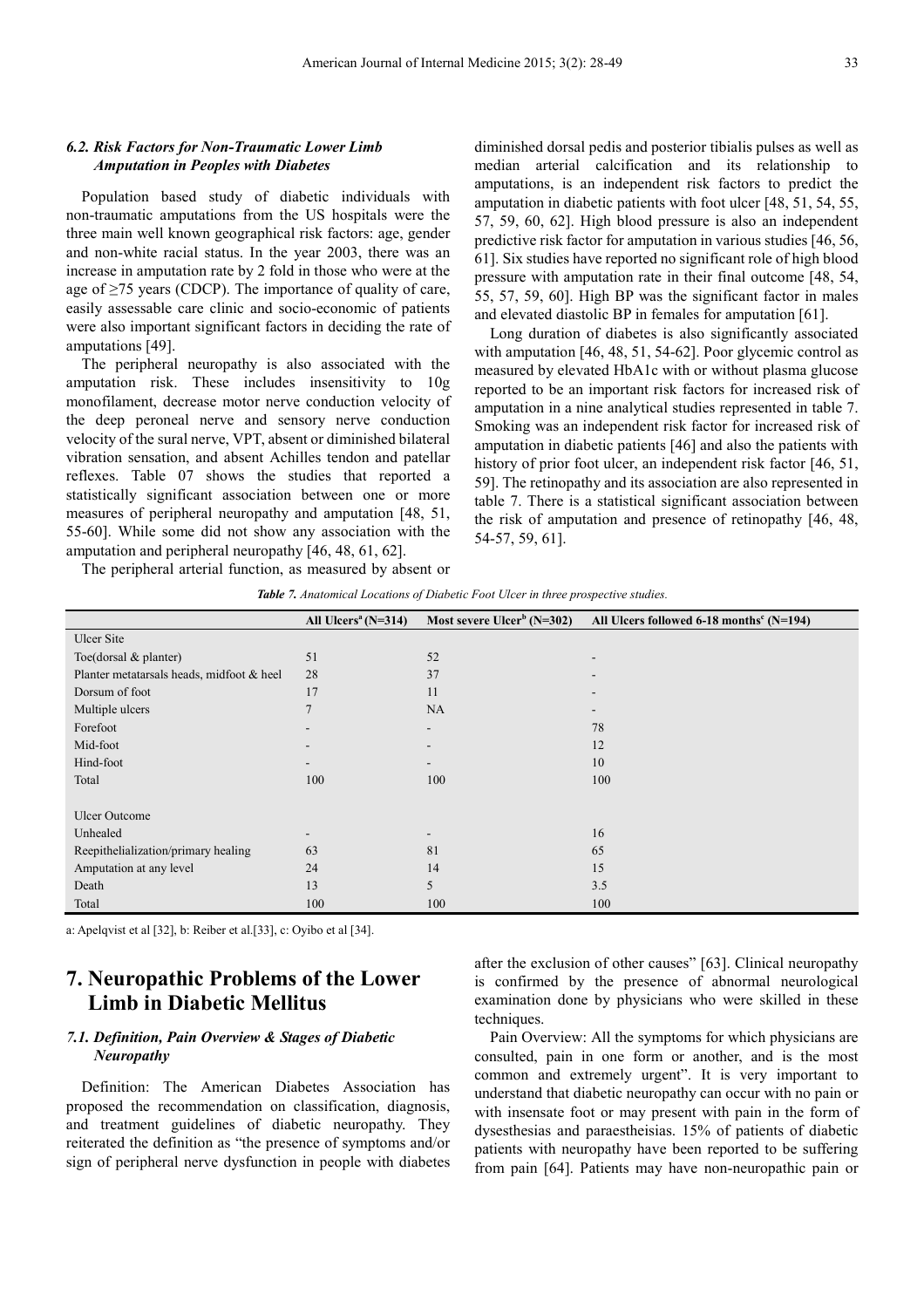nociceptive pain or both. Nociceptive pain arises from a stimulus outside the nervous system and is proportionate to receptor stimulation. In acute nociceptive pain, it serves as protective function. The neuropathic pain arises from primary lesion or dysfunction in the nervous system and is disproportionate to receptor stimulation [65]. Neuropathic

pain does not require nociceptive stimulation, and there is often other evidence of nerve damage.

Stages: The Mayo clinic staging methods is useful one to describe the different stages of diabetic neuropathy [66]. The different stages are shown in table 8.

|  |  |  | Table 8. Risk factors for foot ulcers in patients with diabetes mellitus from final analysis models. |
|--|--|--|------------------------------------------------------------------------------------------------------|
|  |  |  |                                                                                                      |

|                                                    |                                                                                    | <b>Foot Findings</b>                                                     |                                                                               |
|----------------------------------------------------|------------------------------------------------------------------------------------|--------------------------------------------------------------------------|-------------------------------------------------------------------------------|
| Author, type of analysis                           | Study design, type of diabetes                                                     | Neuropathy (monofilament, reflex, vibration,<br>or neurological summary) | <b>AAI</b><br>Low<br><sub>or</sub><br><b>Deformity</b><br><b>Absent Pulse</b> |
| Abbott et al.[150].<br>Cox regression analysis     | RCT.<br>patients with VPT $\geq$ 25<br>(US, UK, Canada)<br>T1DM: 255,<br>T2DM: 780 | 0 Monofilament<br>$+VPT$<br>$+Reflex$<br>0VPT                            | Exclusive criteria                                                            |
| Abbott et al [43].<br>Cox regression analysis      | Cohort, UK registered patients<br>of 6 districts, $T1+T2=6613$                     | $+$ Monofilament<br>$+NDS$<br>$+$ Reflex                                 | $\qquad \qquad +$<br>$^{+}$                                                   |
| Boyko et al [51].<br>Cox proportion hazards        | Cohort, 1285 veterans                                                              | $^{+}$                                                                   | Data not included<br>$\mathbf{0}$                                             |
| Carrington et al [152].<br>Cox regression analysis | Cohort, single UK clinic,<br>T1DM:83<br>T2DM:86<br>No DM:22                        | +Motor neuropathy<br>0 <sub>VPT</sub><br>0 Pressure<br>0 Thermal         | Exclusive criteria                                                            |
| Kastenbauer et al [42].                            | Cohort,<br>T2DM: 187                                                               | 0 Monofilament<br>$+VPT$                                                 | Exclusive criteria<br>$\mathbf{0}$                                            |
| Kumar et al [44].<br>Logistic regression           | Cross sectional<br>T2DM: 811 from UK                                               | $+ NDS$                                                                  | $^{+}$                                                                        |
| Litzelman et al [153].<br><b>GEE</b>               | RCT.<br>T2DM:352                                                                   | $+$ Monofilament                                                         | $\overline{0}$                                                                |
| Moss et al [22].<br>Logistic regression            | Cohort,<br>2990 DM                                                                 |                                                                          | $^{+}$                                                                        |
| Rith-Najrian et al [45].<br>Chi sq test            | Cohort.<br>T2DM:358 Indians                                                        | $+$ Monofilament                                                         | $\Omega$                                                                      |
| Walters et al [23].<br>Logistic regression         | Cohort.<br><b>UK</b><br>$T1+T2:1077$                                               | + Absent light touch.<br>+ Impaired pain, perception.<br>$0$ VPO         | + Absent pulse.<br>0 Doppler                                                  |
| Zubair et al [89]<br>Multivariate                  | Prospective Cohart<br>India<br>$T1+T2=162$                                         | +Monofilament<br>$+VPT$                                                  |                                                                               |

*Table 8. Risk factors for foot ulcers in patients with diabetes mellitus from final analysis models. (Continue)*

| <b>Health and health findings</b>                     |                                                                                    |                      |              |                    |                       |                       |  |
|-------------------------------------------------------|------------------------------------------------------------------------------------|----------------------|--------------|--------------------|-----------------------|-----------------------|--|
| Author, type of analysis                              | Study design, type of diabetes                                                     | <b>Long Duration</b> | High HbA1c   | <b>Smoking</b>     | <b>Ulcer</b>          | <b>LEA</b>            |  |
| Abbott et al. $[150]$ .<br>Cox regression analysis    | RCT,<br>patients with VPT $\geq$ 25<br>(US, UK, Canada)<br>T1DM: 255,<br>T2DM: 780 | $\theta$             |              | Exclusion criteria | Exclusion<br>criteria |                       |  |
| Abbott et al $[43]$ .<br>Cox regression analysis      | Cohort, UK registered patients<br>of 6 districts, $T1+T2=6613$                     | $\overline{0}$       |              | $\Omega$           | $^{+}$                |                       |  |
| Boyko et al [51].<br>Cox proportion hazards           | Cohort, 1285 veterans                                                              | $\theta$             |              | $\theta$           | $^{+}$                | $+$                   |  |
| Carrington et al $[152]$ .<br>Cox regression analysis | Cohort, single UK clinic,<br>T1DM:83<br>T2DM:86<br>No DM:22                        | $\theta$             | $\mathbf{0}$ |                    | $\mathbf{0}$          | Exclusive<br>criteria |  |
| Kastenbauer et al [42].                               | Cohort,<br>T2DM: 187                                                               | $\theta$             | $\mathbf{0}$ | $\overline{0}$     | Exclusive<br>criteria | Exclusive<br>criteria |  |
| Kumar et al [44].<br>Logistic regression              | Cross sectional<br>T2DM: 811 from UK                                               | $^{+}$               |              | $\Omega$           | $\mathbf{0}$          | $+$                   |  |
| Litzelman et al $[153]$ .<br><b>GEE</b>               | RCT,<br>T2DM:352                                                                   | $\mathbf{0}$         | $\mathbf{0}$ |                    | $\qquad \qquad +$     | Exclusive<br>criteria |  |
| Moss et al $[22]$ .                                   | Cohort.                                                                            | $^{+}$               | Young        |                    |                       |                       |  |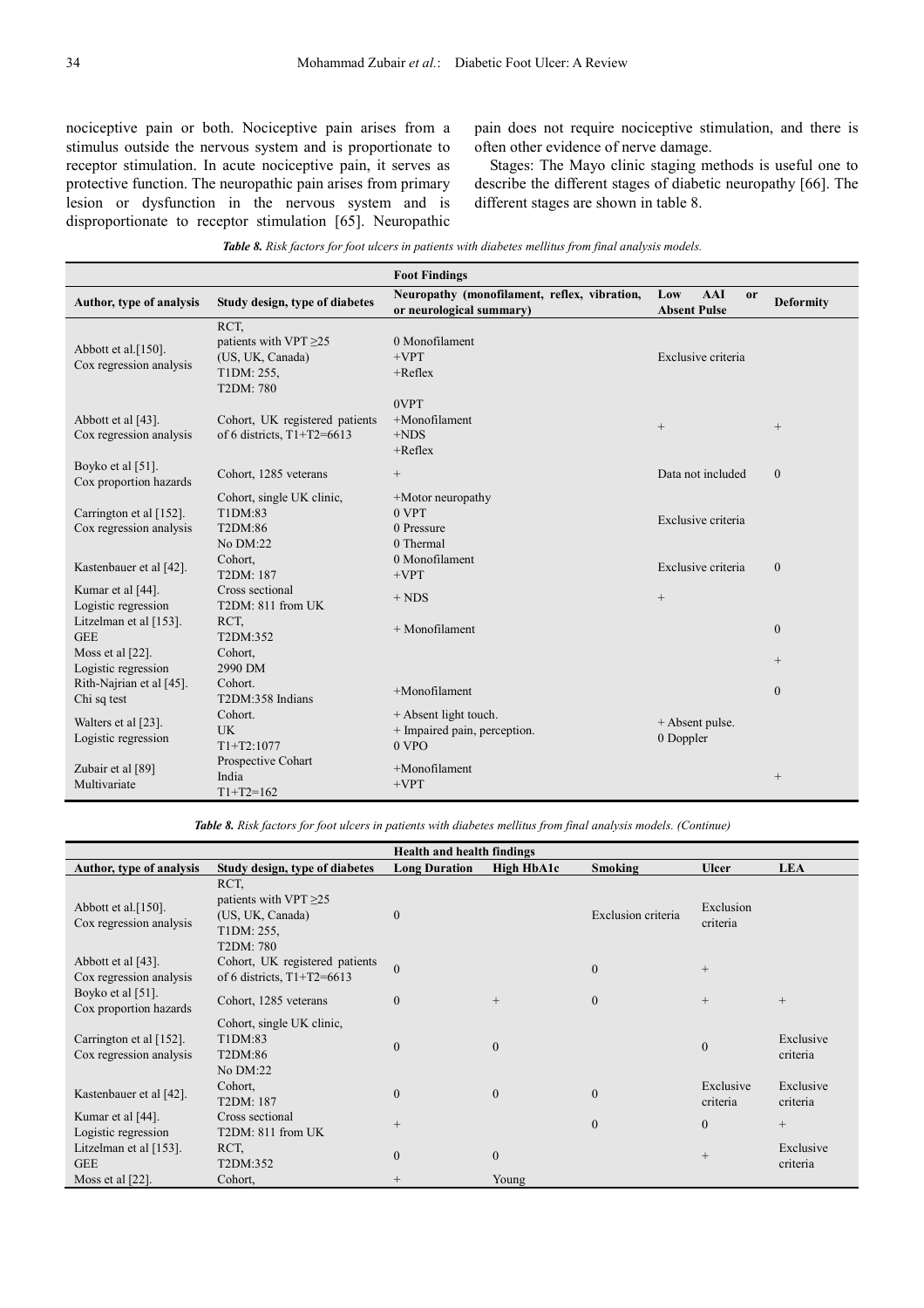| <b>Health and health findings</b>          |                                            |                      |            |                |              |            |  |
|--------------------------------------------|--------------------------------------------|----------------------|------------|----------------|--------------|------------|--|
| Author, type of analysis                   | Study design, type of diabetes             | <b>Long Duration</b> | High HbA1c | Smoking        | <b>Ulcer</b> | <b>LEA</b> |  |
| Logistic regression                        | 2990 DM                                    |                      |            |                |              |            |  |
| Rith-Najrian et al [45].                   | Cohort.                                    | $^{+}$               |            |                |              |            |  |
| Chi sq test                                | T2DM:358 Indians                           |                      |            |                |              |            |  |
| Walters et al [23].<br>Logistic regression | Cohort.<br><b>UK</b><br>$T1+T2:1077$       | $^{+}$               |            | $\overline{0}$ |              |            |  |
| Zubair et al [89]<br>Multivariate          | Prospective Cohart<br>India<br>$T1+T2=162$ |                      | $^{+}$     | $+$            |              | $^{+}$     |  |

AAI: ankle are index, DM diabetes mellitus, LEA: lower limb amputation, NDS: neuropathic disability score, RCT: randomozed controlled trials, VPT: vibration perception threshold. Blank cell: not studiesd, +: statictically significant, 0: non-significant.

### *7.2. Classification of Diabetic Neuropathy*

Diabetic neuropathy can be classified in several ways as: clinical presentation (symmetrical, focal, or multifocal or painful, paralytic, and ataxic), predominant type of fibers affected (motor, sensory, autonomic), or painful or nonpainful. the classification of diabetic neuropathy was presented in table 09 [67].

Various types of neuropathy have been described in terms of their onset, symmetry, and clinical course (Table 10). A symmetrical distal neuropathy is the most common type with symptoms of numbness, tingling, and burning in the lower feet and lower shins or it can be asymptomatic detected by neurological examination or electrophysiological testing.

*Table 9. Age adjusted population based amputation incidence rates among patients with diabetes from selected studies.* 

| <b>Author</b>                | <b>Population studies</b>      | Annual incidence/1000 |
|------------------------------|--------------------------------|-----------------------|
|                              | T1DM: American Indians,        | 31.0                  |
|                              | Cuban,                         | 8.2                   |
|                              | European,                      | 3.5                   |
| Chaturvedi et al [154]       | East Asian.                    | 1.0                   |
|                              | T2DM: American Indians,        | 9.7                   |
|                              | Cuban,                         | 2.0                   |
|                              | European,                      | 2.5                   |
|                              | East Asian.                    | 0.7                   |
| Humphrey et al [155]         | Nauru                          | 7.6                   |
| Humphrey et al $[156]$       | Rochester, USA                 | 3.8                   |
| Letho et al $[157]$          | East & West Finland            | 8.0                   |
| Morris et al [158]           | Tayside Scotland               | 2.5                   |
|                              | Wisconsin, USA                 |                       |
| Moss et al $[46]$            | Young onset diabetic           | 5.1                   |
|                              | Older onset diabetes           | 7.1                   |
| Muller et al [148]           | T2DM, primary care, Netherland | 6.0                   |
| Nelson et al $[54]$          | Pima Indians, USA              | 13.7                  |
|                              | Incident LEA,                  | 3.4 Men               |
| Siitonen et al [159]         | Finland                        | 2.4 Female            |
| Trautne et al [160]          | Germany                        | 2.1                   |
|                              | California, USA                | 4.9                   |
| Van Houtum and Lavery, [161] | Netherland                     | 3.6                   |

*Table 10. Risk factors for Non-traumatic Lower limb amputations in patients with Diabetes Mellitus from Final analysis models of selected studies.* 

|                              |                                     |                               |                               | <b>Foot findings</b>                                           |                                           |                                |  |
|------------------------------|-------------------------------------|-------------------------------|-------------------------------|----------------------------------------------------------------|-------------------------------------------|--------------------------------|--|
| Author,                      | <b>Analysis type</b>                | <b>Study design</b>           | <b>Type of diabetes</b>       | <b>Neuropathy</b><br>(monofilameny,<br>vibration, reflex, NCV) | PAD AAI, MAC,<br>TcPO <sub>2</sub> Pulses | <b>HBP</b>                     |  |
| Adler et al., [51]           | Multivariate<br>proportional hazard | Cohort                        | 776; T2DM                     | $+$                                                            | $+$                                       |                                |  |
| Hamalainen et al.,<br>$[57]$ | Logistic regression                 | Nested                        | Case control: 100             | $+$                                                            | $^{+}$                                    | $\mathbf{0}$                   |  |
| Hennis et al. [162]          | Logistic regression                 | Case control                  | 309 DM                        | $+$                                                            | $+$                                       | $\Omega$                       |  |
| Lee et al., $[61]$           | Cox regression                      | cohort                        | 875 T2, Oklahama<br>Indians   |                                                                |                                           | $+$ SPB $\triangle$<br>$+DBPQ$ |  |
| Lehto et al., $[48]$         | Cox regression                      | Cohort                        | 1044 T2, Finland              | $+$                                                            | $^{+}$                                    | $\mathbf{0}$                   |  |
| Mayfield et al., [59]        | Logistic regression                 | Retrospective case<br>control | 246 T2 Pima<br>Indians        | $+$                                                            | $^{+}$                                    | $\mathbf{0}$                   |  |
| Moss et al., $[46]$          | Logistic regression                 | Cohort                        | 2990 early $\&$ late<br>onset |                                                                |                                           | $+DBP$                         |  |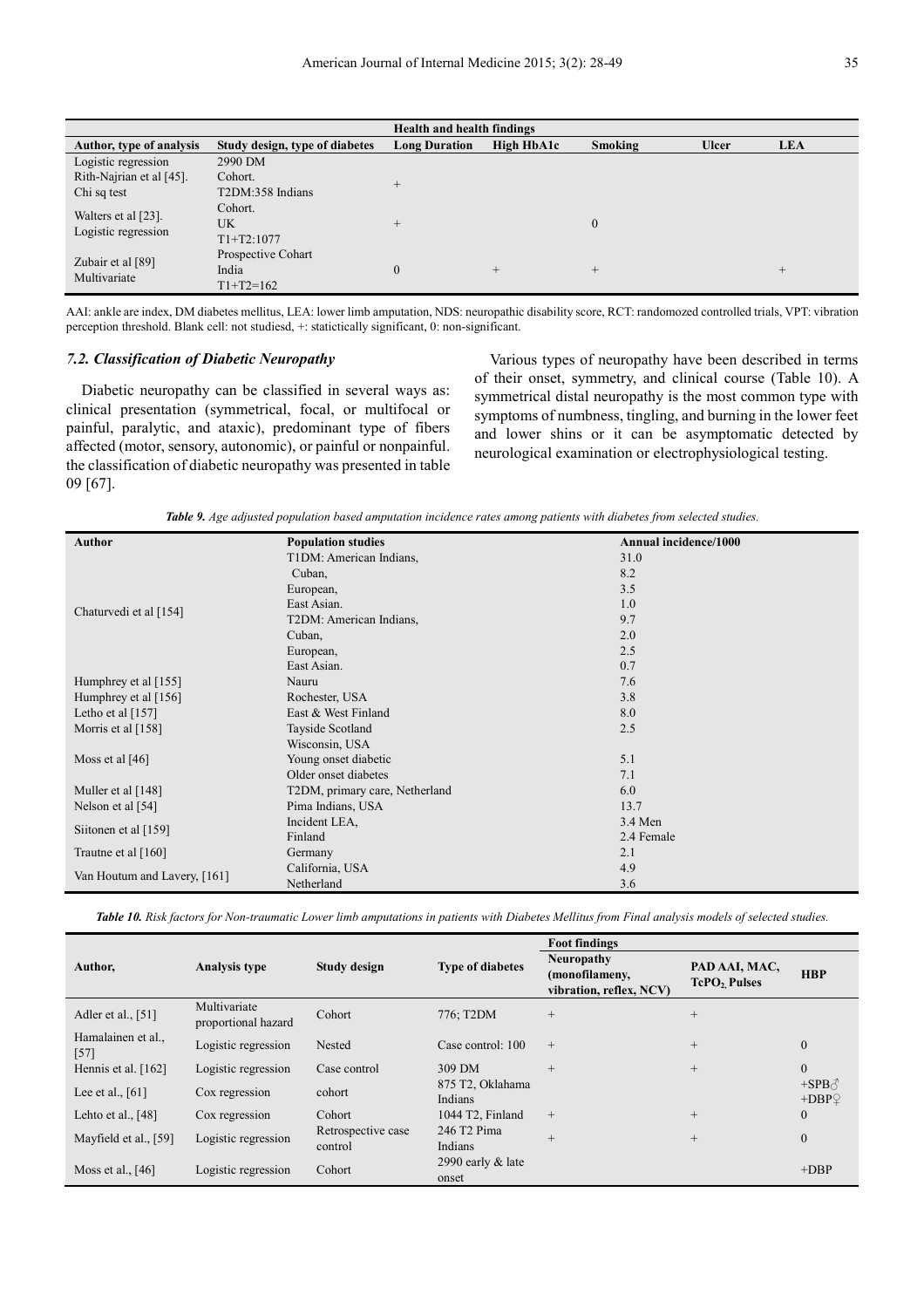|                            |                      |                                      |                         | <b>Foot findings</b>                                           |                                           |                    |
|----------------------------|----------------------|--------------------------------------|-------------------------|----------------------------------------------------------------|-------------------------------------------|--------------------|
| Author,                    | <b>Analysis type</b> | Study design                         | <b>Type of diabetes</b> | <b>Neuropathy</b><br>(monofilameny,<br>vibration, reflex, NCV) | PAD AAI, MAC,<br>TcPO <sub>2</sub> Pulses | <b>HBP</b>         |
| Nelson et al., $[54]$      | Stratified           | Cohort                               | 4399 pima Indians       | $^{+}$                                                         | $^{+}$                                    | $\theta$           |
| Reiber et al., [55]        | Logistic regression  | Prospective case<br>control          | 316 T1DM                | $^{+}$                                                         | $^{+}$                                    | $\mathbf{0}$       |
| Resnick et al., [62]       | Logistic regression  | Cohort                               |                         |                                                                | $+ABI > 4.1$                              | $OK=+$<br>$Pima=0$ |
| Selby and Zhang<br>$[156]$ | Logistic regression  | Nested retrospective<br>case control | 428 T1+T2               | $^{+}$                                                         |                                           | $+SPB$             |
| Zubair et al [89]          | Multivariate         | Prospective Cohort                   | $162(T1+T2)$            | $^{+}$                                                         | ABI                                       | $+$                |

*Table 10. Risk factors for Non-traumatic Lower limb amputations in patients with Diabetes Mellitus from Final analysis models of selected studies. (Continue)* 

|                         | <b>Health and health histoty</b>   |           |           |              |             |  |  |
|-------------------------|------------------------------------|-----------|-----------|--------------|-------------|--|--|
| Author,                 | <b>Duration</b><br>High HbA1c, FPG |           | Smoking   | <b>Ulcer</b> | Retinopathy |  |  |
| Adler et al., [51]      | U                                  |           | $_{0}$    |              |             |  |  |
| Hamalainen et al., [57] | $^{+}$                             |           |           |              |             |  |  |
| Hennis et al. $[162]$   | $\theta$                           |           |           |              |             |  |  |
| Lee et al., $[61]$      |                                    | $+\delta$ |           |              |             |  |  |
| Lehto et al., $[48]$    |                                    |           |           |              |             |  |  |
| Mayfield et al., [59]   | $^{+}$                             |           |           |              |             |  |  |
| Moss et al., $[46]$     |                                    |           | + Younger |              |             |  |  |
| Nelson et al., [54]     |                                    |           |           |              |             |  |  |
| Reiber et al., $[55]$   | Control variable                   |           |           |              |             |  |  |
| Resnick et al., [62]    | $^{+}$                             |           |           |              |             |  |  |
| Selby and Zhang [156]   | $^{+}$                             |           |           |              |             |  |  |
| Zubair et al [89]       | $^{+}$                             |           | $+$ Young |              |             |  |  |

AAI:ankle arm index, DBP:diastolic blood pressure, FPG: fasting plasma glucose, HbA1c: haemoglobin A1c, HBP: high blood pressure, MAC: medial arterial calcification, NCV; nerve conduction velocity, PtEd:patient outpatient education, PVD; peripheral vascular disease, SBP: systolic blood pressure, TcPo: transcutaneous oxygen tension, Blank cell:not studies, +: significant finding, 0: non-significant findings.

#### *7.3. Risk Factors for Diabetic Neuropathy*

There are two man risk factors for the diabetic neuropathy, non-modefiable and modifiable. The detail overviews are presented in table 11. In a modifiable factor, only the hyperglycemia has been proven to be a significant risk factor via prospective, randomized, multicentric, parallel design clinical study [68]. Whereas other factors listed in the table are significant by retrospective or cross sectional data study only. The non-modifiable factors include older age, longer duration of diabetes, HLA DR3/4 genotype and patients height. Many studies confirm that, male sex are at greater risk but on reanalysing the data, it shows that, it's because of the greater height of male than female and hypothesized that longer nerve are more prone to nerve damage [69].

*Table 11. Different stages of Diabetic Neuropathy.* 

| <b>Stage</b> | <b>Description</b>             | Sign/Symptoms  | Abnormal<br>quantitative test |
|--------------|--------------------------------|----------------|-------------------------------|
| 0            | No Neuropathy                  | N <sub>0</sub> | No                            |
|              | Subclinical<br>Neuropathy      | N <sub>0</sub> | Yes                           |
|              | Clinical evident<br>Neuropathy | Yes            | Yes                           |
|              | Debilitating<br>Neuropathy     | Yes            | Yes                           |

#### *7.4. Pathogenesis of Diabetic Neuropathy*

In the most diabetic complaints, insulin deficiency, and hyperglycemia are the major factors involved in both type of diabetes (type 1 and type 2). In this regard, a multiple retrospective study which support this hypothesis was DCCT trial [1] and UKPDS [67, 70] that are presented in table 12., which is the strongest evidence supporting this mechanism in both type of diabetes.

The pathogenesis of diabetic neuropathy includes various factors, like hyperglycemia [1, 69, 70], pre-diabetes neuropathy [71, 72], Vaso Nervorum [73], Protein Kinase C pathway activation [74, 75], abnormal fatty acid metabolism [76], Polyol pathway [77], Myo-inositol [78], advanced glycated end product [79], antibody to neural tissue [80]. In the year 2004, four major pathogenic pathways mechanism explaining the hyperglycaemic nerve damage [81]. These four major mechanisms are increased intracellular formation of AGEs, increased polyol pathway, activation of protein kinase C and increased hemosamine pathway flux.

One theory is that due to chronic hyperglycemia in diabetes there is accelerated non-enzymatic glycation of intracellular proteins resulting in the formation of Advanced Glycation End (AGE) products by the so called Maillard reaction [82]. In normal individuals, glucose reacts with amino groups to form some amount of Early Glycosylation products (stable Amadori products) through a nonenzymatic and irreversible process. It has also arisen from intracellular auto-oxidation of glucose to glyoxal, decomposition of the Amadori product to 3-deoxygluconase, and fragmentation of glyceraldehyde-3-phosphate to methylglyoxal. These reactive intracellular dicarbonyls react with amino groups of intracellular and extracellular proteins to form AGEs.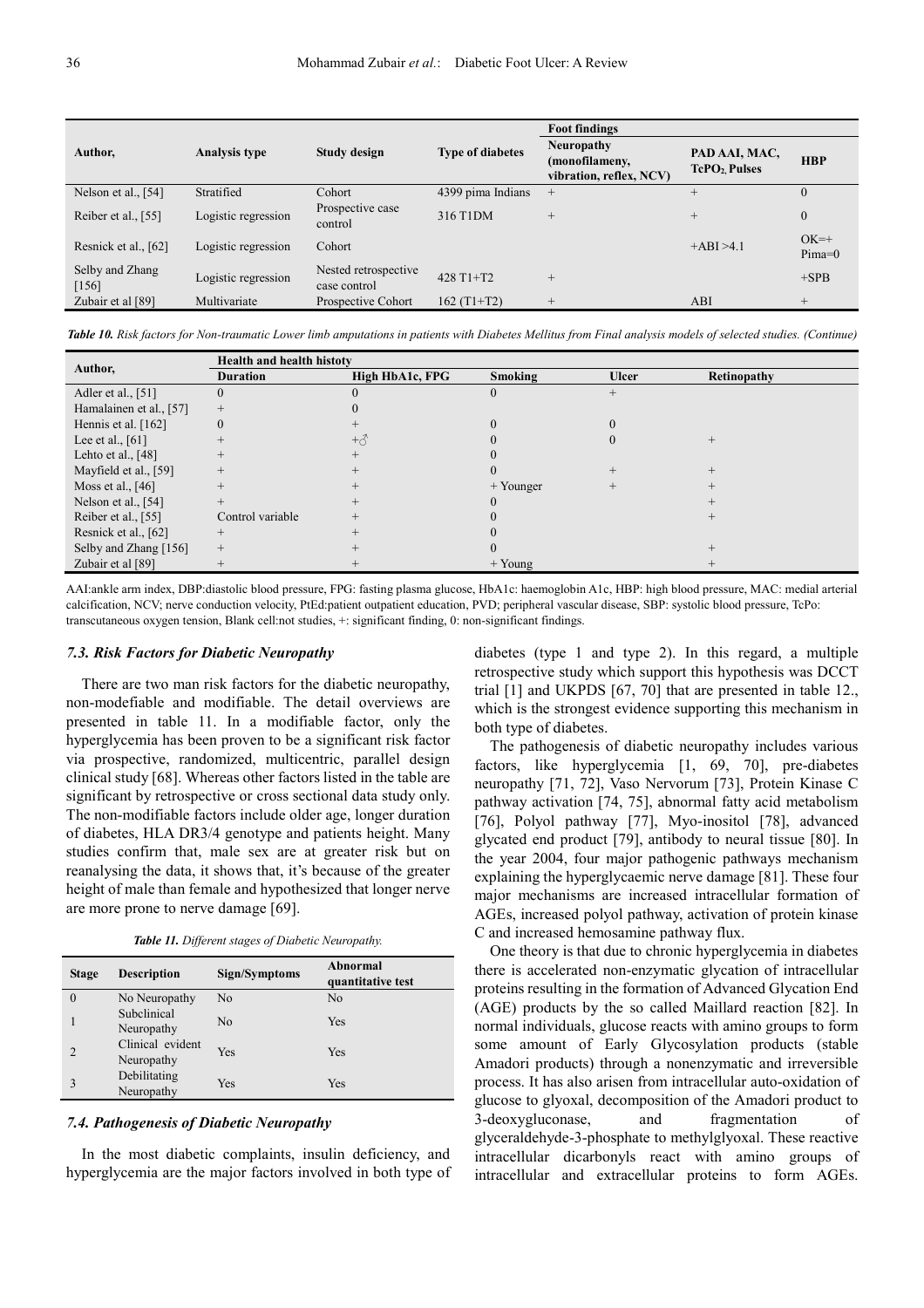Different mechanisms have been explained by which AGE precursors have deleterious effects on target tissues. AGE act as recognition signals for uptake and degradation of proteins by macrophages resulting in the production of cytokines, and growth factors like TNF-a, IL-1, IGF-1, GM-CSF, G-CSF, and PDGF and ultimately oxidative stress. Modification of important matrix proteins like type 1 collagen, type 4 collagen, and laminin also occurs, resulting in change in structure and function of extracellular matrix most importantly reduction in endothelial cell adhesion. AGE modified proteins can also alter cellular function through binding to specific AGE receptors (RAGE) on endothelial cells. RAGE belongs to a class of immunoglobulin super family is expressed on the surface of a variety of cell types, including endothelial cells, smooth muscle cells, lymphocytes, monocytes, and neurons. Activation of RAGE triggers the generation of reactive oxygen species and further activation of signalling molecules such as nuclear factor kB , p21, and PKC (Figure 1).

Normally intracellular glucose is predominantly phosphorylated to Glucose 6 phosphate by the enzyme Hexokinase to be metabolized later on by glycolysis and HMP shunt and only some amount is converted to sorbitol by the Polyol pathway. Enzyme Aldose reductase is the rate limiting step in this alternate pathway and it has a low affinity for glucose. Under conditions of hyperglycemia there is increased flux of glucose through this pathway that is about 30% and is metabolized in this way. In a hyperglycemic environment, however, increased intracellular glucose results in increased enzymatic conversion to the polyalcohol sorbitol, with concomitant decreases in NADPH. The mechanism by which glucose flux through the polyol pathway is detrimental and not clearly defined. It has been proposed that oxidation of sorbitol by NAD+ increases the cytosolic ratio of NADH/NAD+, there by inhibiting activity of enzyme glyceraldehydes-3-phosphate dehydrogenase and increasing concentratons of triose phosphate. Elevated triosephosphate concentratons could increase formation of both methylglyoxal, a precursor of AGE and diacylglycerol, thus activating PKC [81]. It has also been found that reduction of glucose to sorbitol by NADPH consumes the cofactor NADPH which is required for regenerating reduced glutathione (GSH). This can lead to oxidative stress as glutathione is an important cellular antioxidant. Some other proposed mechanisms are sorbitol induced osmotic stress and decreased Na+,K+-ATPase activity. But the sorbitol concentration in diabetic vessels and nerves are too low to be considered significant 83] (Figure 2).

The third important mechanism is the activation of family of Protein Kinase C enzymes which are cell signaling enzymes. These enzymes are involved in diverse cellular functions ranging from cell growth and differentiation, apoptosis, protein trafficking, cytoskeletal rearrangement, and cell polarity. PKC isofoms are activated by second messenger Diacyl glycerol. In states of hyperglycemia, there is increased concentration of DAG as a result of its denovo synthesis from glyceraldehyde-3-phosphate. Activation of PKC has been associated with suppression of nitric oxide (NO) production via inhibition of insulin stimulated expression of endothelial nitric oxide synthase (eNOS) and stimulation of endothelin 1(ET-10) vasoconstrictor activity. It also leads to increased microvascular matrix protein accumulation by inducing the expression of TGF-β1, fibronectin, and type IV collagen. It has also been implicated in the over expression of the fibrinolytic inhibitor PAI-1 and in the activation of pleiotropic transcription factor NF-kB. It also induces expression of the permeability-enhancing factor VEGF (Figure 3).

A fourth hypothesis is that, in states of hyperglycemia there is increase flux of glucose through Hexosamine pathway. Fructose-6-phosphate which is derived from glucose is ultimately converted to UDP-N-acetylglucosamine (UDP-GlcNAc). This product glycosylates the threonine and serine residues of target proteins by the enzyme UDP-GlcNAc, which can alter the functional properties of many transcriptional regulatory factors (Figure 4).

All these were seemed to reflect single hyperglycaemic induced process of overproduction of superoxide by michondrial electron transport chain [80]. These associations might help in to explain the detail mechanism involved in the metabolic syndrome to develope diabetic neuropathy before they are diagnosed as overt type 2 diabetes (Figure 5).

|  | <b>Table 12.</b> Classification of diabetic neuropathy. |  |  |
|--|---------------------------------------------------------|--|--|
|--|---------------------------------------------------------|--|--|

|           | Symmetrical distal neuropathy |                                                           |  |  |  |
|-----------|-------------------------------|-----------------------------------------------------------|--|--|--|
| $\bullet$ |                               | Symmetrical Proximal neuropathy                           |  |  |  |
|           |                               | Asymmetrical proximal neuropathy                          |  |  |  |
|           |                               | Cranial                                                   |  |  |  |
|           |                               | Trunk radiculopathy or mononeuropathy                     |  |  |  |
|           | Limb plexus or mononeuropathy |                                                           |  |  |  |
|           |                               | Multiple mononeuropathy                                   |  |  |  |
|           |                               | Entrapment mononeuropathy                                 |  |  |  |
|           |                               | Ischemic nerve injury from acute arterial occlusion       |  |  |  |
|           |                               | Asymmetrical neuropathy and symmetrical distal neuropathy |  |  |  |

#### *7.5. Documentation of Neuropathy.*

The documentation of neuropathy involves the following three major steps

- 7.1. Clinical presentation
- 7.2. Neurological examination
- 7.3. Electrophysiological testing

7.1. (i). In the clinical presentation, the major documentation includes type of pain, motor sign & symptoms, and autonomic neuropathy symptoms.

Types of pain: there are three type of pain as described by David Ross [84]. (a) Dysesthesis has been attributed to cutaneous and subcutaneous and it may be attributed to increased firings of damage or abnormal nociceptive fibers. (b) Paraesthesis pain occurs from several factors like spontaneous activity near the cell body of damage afferent axone in dorsal root ganglion, loss of segment myelinated fibers, ectopic impulse generation from demyelinated patches of myelinated axon and last by increased firings. (c) Muscular pain is believed to be secondary caused by injury to motor neuron (e.g. demyelinated patch). The details of type of pain are shown in table 13. (ii). Motor sign and symptoms: This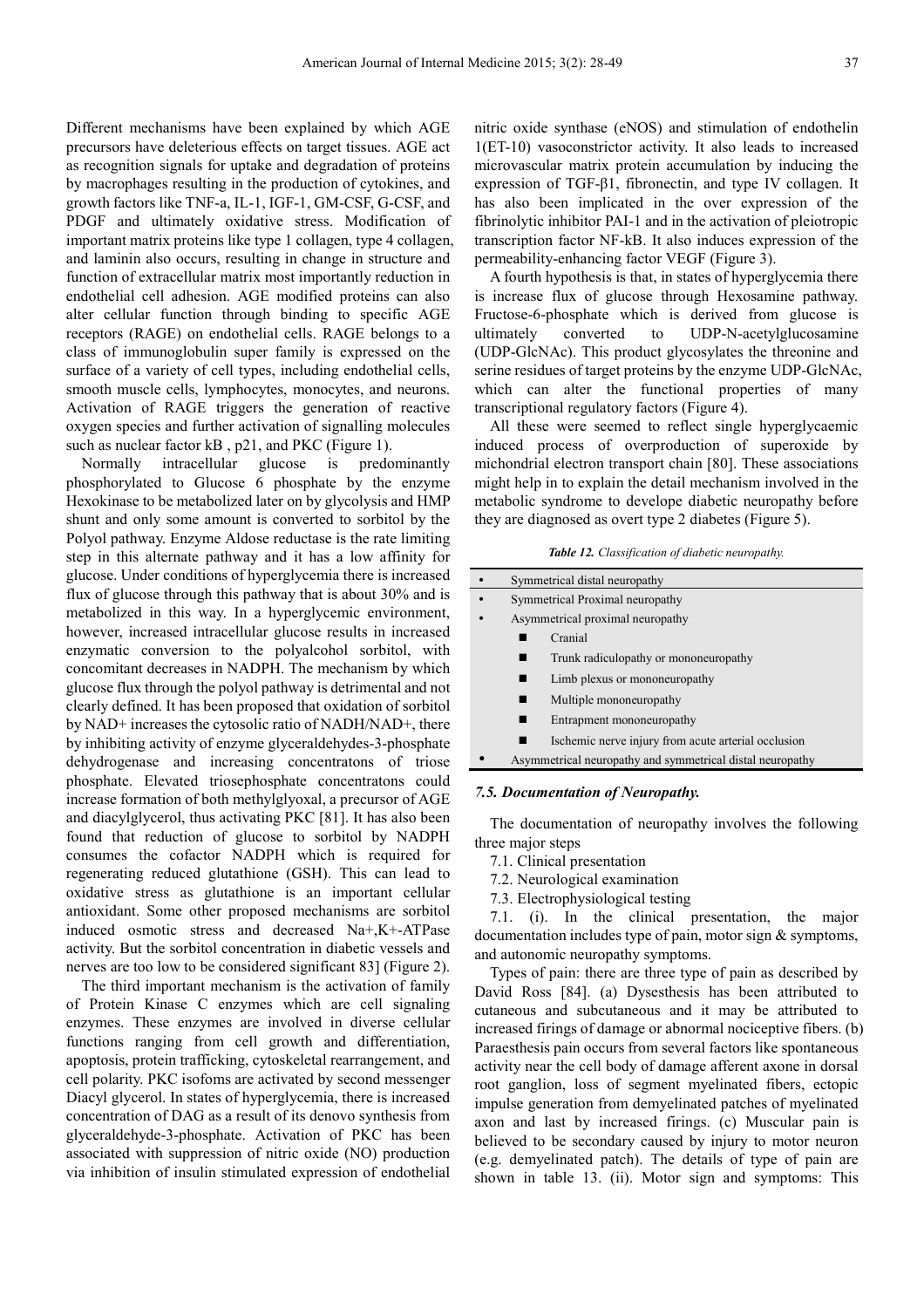symptom relates with the loss of pro-prioception in toes and ankle, a sign that is commonly used in testing of joint position senses in feet. Leg weakness is typically a late feature of diabetic neuropathy where as ankle weakness is typically the first motor symptoms of diabetic neuropathy. (iii) In Autonomic Neuropathy, the patients usually complain dry and cracked skin, orthostatic dizziness & urinary retention, etc.

7.2. In the neurological Examination, following are the testing for diabetic neuropathy. Monofilament Testing: on the plantar surface of the great toe and the pulp of the index figure bilaterally to assess the sense of touch in booth feet. The currently available instrument is Semmes Weinstein Monofilament usually made from fine nylon fibre and is designed to give an appropriate pressure to the site. Each monofilament is calibrated to deliver different bowing force which is represented in the form of number that represents the log decimal 10 times the force in milligram ranging from 1.65(0.45gm) to 6.65(447gm) of linear force. The patients inability to sense the force of monofilament 5.07 (10 gm) was considered as neuropathic positive. The second documentation is Deep Tenson Reflex which is an essential part of examination because the deep tendon reflex are reduced or absent in length dependent pattern such as ankle lost first than knee [85]. The third documentation is motor function, which is most common as many patients will have no demonstrable weakness in feet. Once the neuropathy advances to knee, patients begin to complaints about the hand also.

7.3. Electrophysiological Testing. It plays an important role in evaluating both types of neuropathies in patients (suspected and well documented). It defines that which fibre is affected (motor, sensory and autonomic), renders a gross estimate of the duration of neuropathy and even gives insight of the progression also. The electromyography can be used to examine the de-nervation and to decipher chronicity, and later by analysing the morphology of motor nerve.

| <b>Table 13.</b> Types of Diabetic Neuropathy. |  |  |  |
|------------------------------------------------|--|--|--|
|                                                |  |  |  |

|                                                 | Focal neuropathy                                  |  |  |  |
|-------------------------------------------------|---------------------------------------------------|--|--|--|
|                                                 | Ischemic neuropathy                               |  |  |  |
| $\circ$                                         | Sudden onset                                      |  |  |  |
| $\Omega$                                        | Asymmetrical                                      |  |  |  |
| $\circ$                                         | Ischemic etiology                                 |  |  |  |
| $\Omega$                                        | Self limited                                      |  |  |  |
| $\circ$                                         | Examples                                          |  |  |  |
|                                                 | Mononeuropathy<br>⋗                               |  |  |  |
|                                                 | Femoral neuropathy<br>$\triangleright$            |  |  |  |
|                                                 | Radiculopathy<br>$\triangleright$                 |  |  |  |
|                                                 | $\triangleright$<br>Plexopathy                    |  |  |  |
|                                                 | Cranial neuropathy                                |  |  |  |
|                                                 | Entrapment neuropathy                             |  |  |  |
| $\circ$                                         | Gradual onset                                     |  |  |  |
| $\circ$                                         | Usually asymmetrical but can bi bilateral         |  |  |  |
| $\circ$                                         | Compressing etiology                              |  |  |  |
| $\Omega$                                        | Waxing and waning progression without spontaneous |  |  |  |
|                                                 | recovery                                          |  |  |  |
| $\circ$                                         | Examples                                          |  |  |  |
|                                                 | Carpal tunnel syndrome<br>⋗                       |  |  |  |
|                                                 | Ulnar entrapment (tennis elbow)<br>⋗              |  |  |  |
| Lateral cutaneous femoral nerve entrapment<br>⋗ |                                                   |  |  |  |
|                                                 |                                                   |  |  |  |

| Tarsal tunnel syndrome                                        |
|---------------------------------------------------------------|
| Diffuse neuropathy<br>$\bullet$                               |
| Insidious onset<br>$\Omega$                                   |
| Symmetrical<br>$\circ$                                        |
| Abnormal secondary to vascular metabolic syndrome,<br>$\circ$ |
| structural and autoimmune aberration.                         |
| Progression without spontaneous recovery<br>$\circ$           |
| xample.<br>$\circ$                                            |
| Distal symmetrical poly-neuropathy<br>⋗                       |
| Autonomic neuropathy<br>⋗                                     |

### **8. Peripheral Vascular Disease in Diabetes**

The studies of various risk factors which provide the insight into the pathogenesis of peripheral vascular atherosclerosis in diabetes have been already discussed in PAD. A strong correlation among them in relation to PVD has been well established in various geographical locations Seattle, Washington [86], Kuopio, Finland [87] In Finland, Kuopio increased VLDL, LDL-C levels [87]. Data from the Indian subcontinent regarding PVD, among patients are very scarce. The prevalence of neuropathy was 75% in a study in North India [88] in 2006 and in 2012, neuropathy was 50.6% [89] . In The Chennai Urban Population Study (CUPS), the overall prevalence rate of PVD in enrolled subjects was 3.2%, 2.7% in patients with normal glucose tolerance group, and in impaired glucose tolerance group it was 2.9% [90]. In the type 2 diabetic patients, the prevalence of PVD in newly diagnosed diabetic was 3.5% and 7.8% in known diabetic subjects. Whereas, the overall PVD prevalence was 6.3% which was higher from overall subjects enrolled in CUPS study. The prevalence of PVD in India is comparable to that report from Sri Lanka [91] but is considerably lower than that reported from Rochester study [92] and the Hoorn Study [93]. This suggests that different susceptibility factors may operate in different populations. Alternatively, it could also be because the prevalence of certain well-known risk factors, e.g., smoking, could be less common in certain populations. Finally, it could simply be a reflection of the younger age structure of the population, as shown by a steep increase in prevalence rates of PVD in those patients >70 years of age. The differences between the prevalence rates of CAD and PVD in CUPS study are quite striking. Thus, whereas CAD occurs with increased prevalence and at a younger age (premature CAD), PVD appears to show the opposite trend, i.e., lower prevalence and occurrence in older age-groups. This finding suggests that the pathogenic mechanisms for CAD and PVD could be different. In addition, CUPS results suggest that screening for CAD using the ABI [94] is unlikely to be useful in a South Asian population. Indeed, the risk factors for PVD itself appear to differ in different populations. A study from China [95] reported that hypertension, diabetes, elevated serum cholesterol, LDL cholesterol, triglycerides, fibrinogen, and hyperglycemia are associated with PVD. A U.S. study showed diabetes to be the major risk factor for PVD [96]. In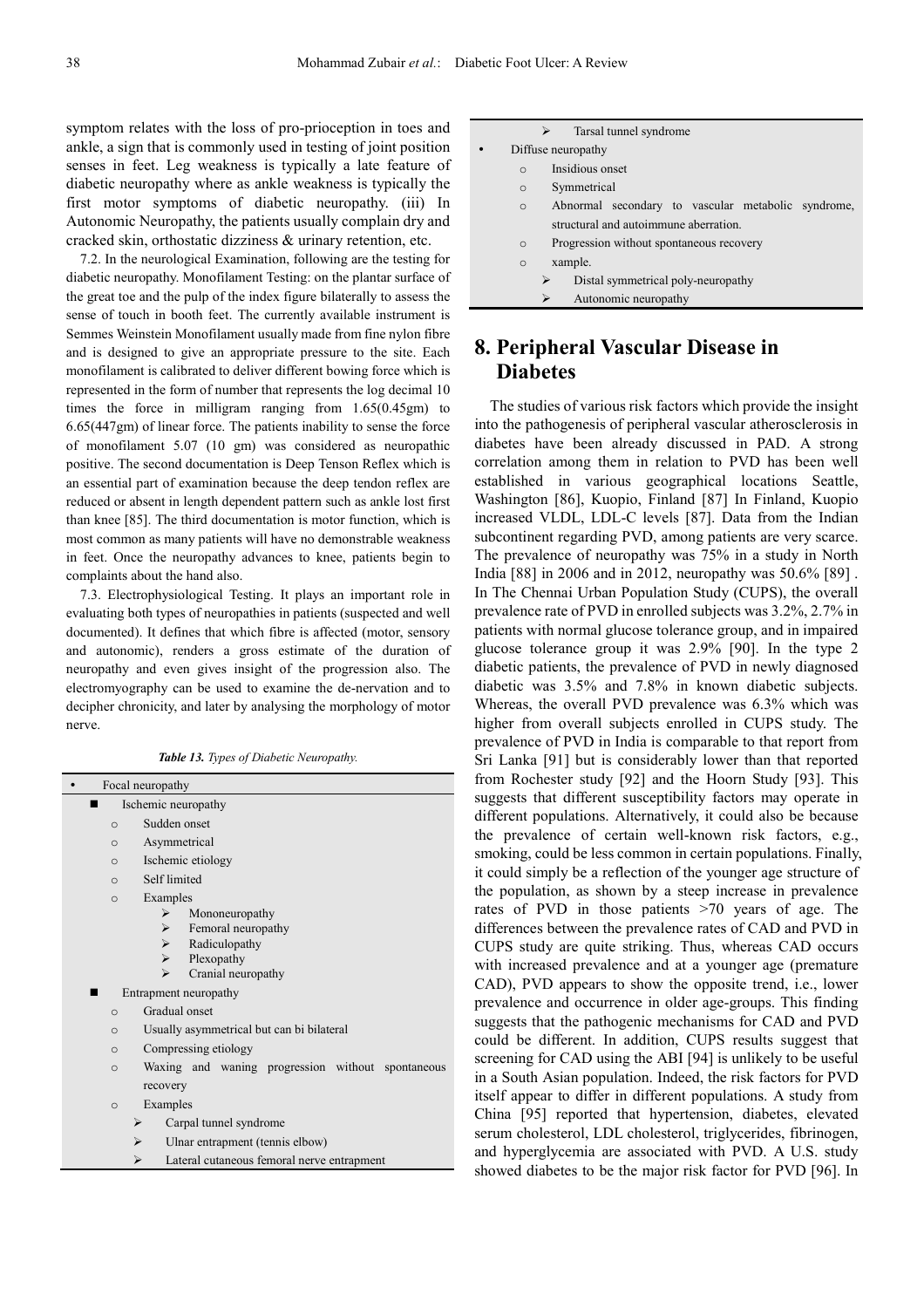Greece, serum triglycerides alone were found to be associated with PVD in diabetic subjects [97]. Other reports showed microalbuminuria [98], homocysteine [99], and lipoprotein $(\alpha)$ [100] to be associated with PVD. However, the commonly known risk factors do not explain the high prevalence of PVD seen in some ethnic groups [87, 101]. Although smoking provided a 2.7 times higher risk for PVD, this did not reach statistical significance. The absence of association with smoking can be attributed to a small sample size or to the underreporting of smoking because of cultural and other barriers. Unfortunately, we could not perform serum nicotine estimation to quantify smoking in this study.

### *8.1. Pathophysiology of PVD*

Atherosclerosis (also known as arteriosclerotic vascular disease or ASVD) is a condition in which an artery wall thickens as a result of the accumulation of fatty materials such as cholesterol. It is a syndrome affecting arterial blood vessels, a chronic inflammatory response in the walls of arteries, caused largely by the accumulation of macrophage white blood cells promoted by low-density lipoproteins (plasma proteins that carry cholesterol and triglycerides) without adequate removal of fats and cholesterol from the macrophages by functional high density lipoproteins (HDL), (apoA-1 Milano). Some researchers believe that atherosclerosis may be caused by an infection of the vascular smooth muscle cells; chickens, for example, develop atherosclerosis when infected with the Marek's disease herpesvirus [94].

Atherogenesis is the developmental process of atheromatous plaques. It is characterized by a remodeling of arteries leading to subendothelial accumulation of fatty substances called plaques. The build-up of an atheromatous plaque is a slow process, develope over a period of several years through a complex series of cellular events occurring within the arterial wall, and in response to a variety of local vascular circulating factors. One recent theory suggests that, for unknown reasons, leukocytes, such as monocytes or basophils, begin to attack the endothelium of the artery lumen in cardiac muscle (Figure 06). The ensuing inflammation leads to formation of atheromatous plaques in the arterial tunica intima, a region of the vessel wall located between the endothelium and the tunica media. The bulk of these lesions is made of excess fat, collagen, and elastin. At first, as the plaques grow, only wall thickening occurs without any narrowing. Stenosis is a late event, which may never occur and is often the result of repeated plaque rupture and healing responses, not just the atherosclerotic process by itself.

The initial damage to the blood vessel wall results in an inflammatory response. Monocytes (a type of white blood cell) enter the artery wall from the bloodstream, with platelets adhering to the area of insult. This may be promoted by redox signaling induction of factors such as VCAM-1, which recruit circulating monocytes. The monocytes differentiate into macrophages, which ingest oxidized LDL, slowly turning into large "foam cells" – so-described because of their changed appearance resulting from the numerous internal cytoplasmic

vesicles and resulting high lipid content. Under the microscope, the lesion now appears as a fatty streak. Foam cells eventually die, and further propagate the inflammatory process. There is also smooth muscle proliferation and migration from tunica media to intima responding to cytokines secreted by damaged endothelial cells. This would cause the formation of a fibrous capsule covering the fatty streak (Figure 7).

### **9. Biomechanics of the Foot in Diabetes**

Most of the skin injuries on the feet of diabetic patients with neuropathy mainly occur in forefoot, with equal distribution on plantar and dorsal surface [102], and those on plantar are frequently occur at site of higher pressure areas [103, 104]. Now various tools are available to measure the pressure areas under bare foot walking and also inside the shoes. The overall component of brief examination of foot in two minutes was shown in table 14.

One of the important aspects of biomechanics study is the planter pressure examination. Defined by Armstrong et al., [7] a pressure of 750kPa will provide a cut-off value to differentiate between the low risk and high risk patients. The second most important aspect is foot deformity and the various risk factors for foot deformity are depicted in table 14, which is the key factor for injury in the foot. The high foot pressure on dorsal and plantar surface will cause most skin injury. This may lead to vulnerable areas on the foot predisposing to ulceration. Motor neuropathy, with imbalance of the flexor and extensor muscles in the foot, frequently results in foot deformity, with prominent metatarsal heads and clawing of the toes, In turn, the combination of proprioceptive loss due to neuropathy and the prominence of metatarsal heads lead to increases in the pressures and load under diabetic foot [83]. In the charcot process, the foot is also erythematous, hot, and swollen, but in the healed stage, these findings are absent. The third aspect is the callus in the foot. The etiology of callus is still unknown. In a study by Murray et al [105], the callus was present with the loss of sensation in foot, that have high risk of developing an ulcer. It is therefore, strongly recommended to remove the callus from the foot using appropriate measures. The third important aspect is the limited joint mobility.

The relationship of joint limitation and plantar ulceration was established in a study by Delbridge et. al., [106]. There was a significant correlation between joint mobility at the sub-talar joint and mobility at the first metatarsophalangeal joint. Birke et al., [107] demonstrated the relationship of hallux limitus with great toe ulceration. They found significantly decreased great toe extension using a torque range-of-motion system in diabetic patients with a history of great toe ulcers compared to diabetic patients with a history of ulcers at other sites and normal controls. Fernando et al., [108] found significantly increased foot pressures using pedobarography in diabetic patients with limited subtalar and metatarsophalangeal joints compared to diabetic patients and controls without limited mobility. As shown by these studies,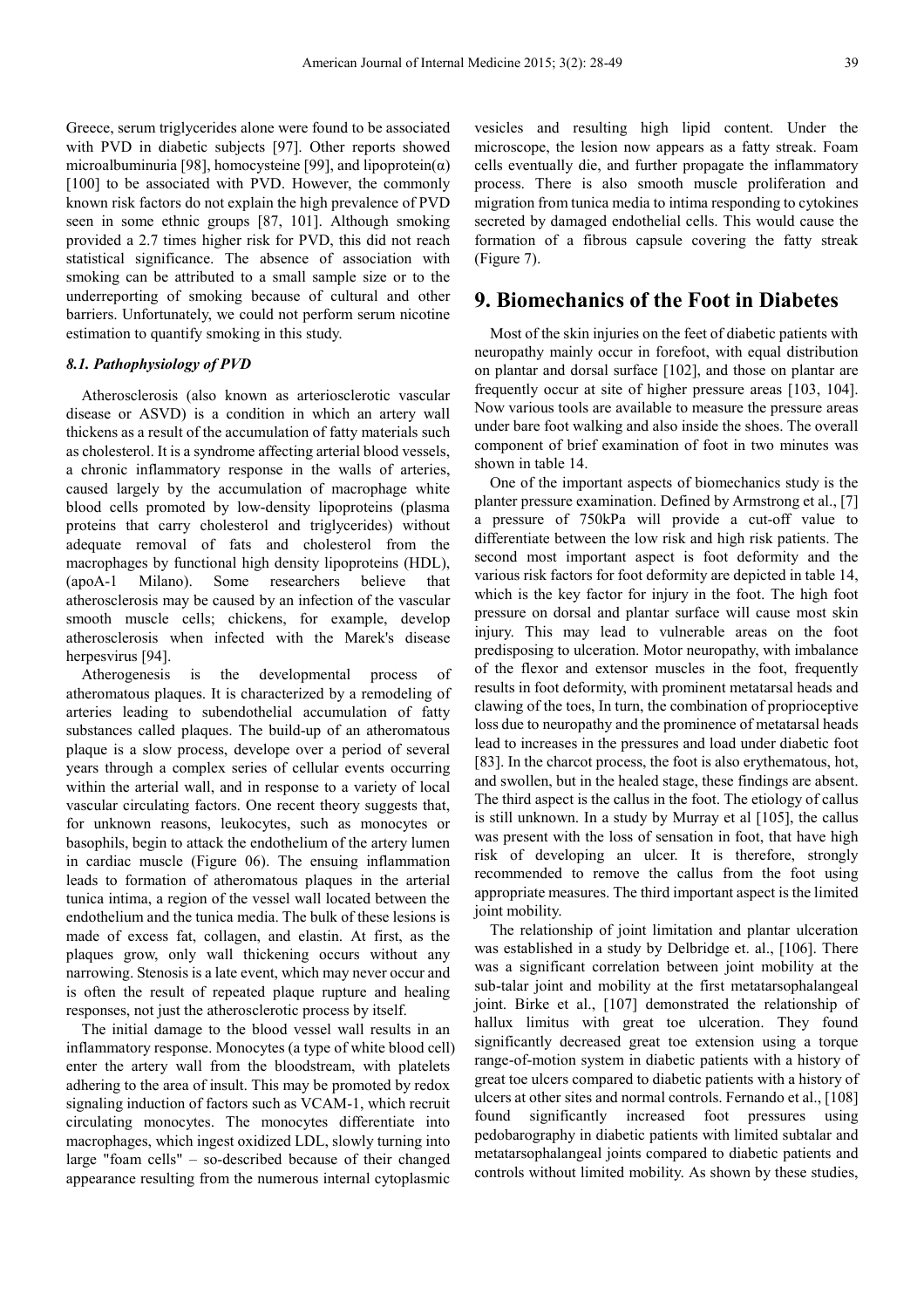sensory loss and joint hypomobility may result in increased pressure and plantar ulceration. Orthoses and footwear, designed to spread the stresses over time or reduce the function motion requirements (e.g., rocker sole) during walking time, are needed to compensate for hypomobility in the feet of patients with hypomobility [109].

*Table 14. Risk Factors for Diabetic Neuropathy.* 

|                                        | Non-modifiable risk factor |  |  |
|----------------------------------------|----------------------------|--|--|
| $\circ$                                | Old age                    |  |  |
| Longer duration of diabetes<br>$\circ$ |                            |  |  |
| $\Omega$                               | HLA DR3/4 genotype         |  |  |
| $\circ$                                | Greater Height             |  |  |
|                                        | Modifiable risk factor     |  |  |
| $\circ$                                | Hyperglycemia              |  |  |
| $\circ$                                | Hypertension               |  |  |
| $\Omega$                               | Elevated Cholesterol Level |  |  |
| $\circ$                                | Smoking                    |  |  |
| $\circ$                                | Heavy alcohol use          |  |  |

*Table 15. DCCT & UKPDS Landmark Clinical trials of Glucose control.* 

| <b>Variables</b>                 | <b>DCCT</b> | <b>UKPDS</b> |
|----------------------------------|-------------|--------------|
| Type of diabetes patients        | Type 1      | Type 2       |
| Number of patients               | 1441        | 4209         |
| Study length (yrs)               | 10          | 20           |
| Length of patient followup (yrs) | 5           | 10           |
| Average HbA1c $(%$               |             |              |
| Standard therapy                 | 8.9         | 7.9          |
| Intensive therapy                | 7.1         | 7.0          |
| Average glucose level (mg/dl)    |             |              |
| Standard therapy                 | 231         | 117          |
| Intensive therapy                | 155         | 147          |
| Reduction in retinopathy $(\%)$  | 76          | 21           |
| Reduction in Nephropathy $(\%)$  | 56          | 34           |
| Reduction in Neuropathy (%)      | 60          | 25           |

*Table 16. Descriptors of Type of Pain in Neuropathy.* 

| <b>Dysestheis</b>                                                     |  |  |  |  |
|-----------------------------------------------------------------------|--|--|--|--|
| Burning sensation, sunburn type, skin tingles, painful sensation when |  |  |  |  |

something touches.

Paraesthesis

Pins and needles like, electric shock like, Numb but achy, feel like ice water shock, shooting pain, lancinating pain

Muscular Pain

Dull ache, night cramp, band like sensation, drawing sensation, deep ache, spasms.

*Table 17. A "Two minute foot examination" to check for biomechanical and other risk factors once a patient has been at risk of neuropathy or vascular disease.* 

| <b>Evaluation</b><br>Component | <b>Look</b> for                                             |
|--------------------------------|-------------------------------------------------------------|
|                                | Ulcer, callus, hemorrhage in callus, blister, maceration    |
| Surface Exam                   | between toe, mbreaks in skin, skin infection, edema,        |
|                                | erythema, temperature.                                      |
| Nail Exam                      | Fungal infection, ingrown toenail, injury.                  |
|                                | head, clawed<br>metatarsal<br>Prominent<br>toes<br>$\alpha$ |
| Foot deformity                 | hammertoes, rocker bottom foot deformity, prior             |
|                                | amputations.                                                |
| Examination<br>of              | Drainage into socks, flatted insoles, leaning one side,     |
| shoes                          | poorly fitted.                                              |

### **10. Infection Problems of the Foot in Diabetic Patients**

The infection in the foot of diabetic patient is a major medical, social and economic problem and the leading cause of hospitalization for patients with DFU. The trio of problem leading to diabetic foot is neuropathy, vascular changes and infection. Infections of various types may be more common and are more often severe in patients with diabetes mellitus [110, 111]. On the basis of result of large retrospective cohort study, nearly half of all the diabetic patients have atleast one hospitalization in their lifespan for treatment of infection in Canada [112]. The risk was 1.21 times in diabetic subjects when compared with control group. Foot infections are the most common in diabetic patients range from relatively mild to limb threatening (or life threatening). Almost all the infections begin as a minor problem may progress to involve deep tissue, joints, or bony especially if it was not managed. The infection complicates the pathological picture of diabetic foot [113, 114]. The worst and the most feared outcome of infection in DFU is lower limb amputation [52]. Diabetes continues to be the leading cause of lower limb amputations worldwide. The WHO has estimated that there are approximately 250,000 lower limb amputations per year in diabetic patients in Europe alone [115].

#### *10.1. Epidemiology of Infection in Diabetic Foot Patients*

Soft tissue and foot infections are significantly associated with diabetes. The relative frequency of cellulites is 9 times more in diabetic patients than in non-diabetic subjects. Similarly, patients with osteomyelitis were more who had infections in foot in their report and the relative proportions of hospitalization of patients with osteomyelitis were 12 times more than in non-diabetic subjects [110]. The risk of hospitalization was more than non-diabetic subjects. Significant risk factors that were independent risk factors in a multivariate analysis were infections to bone and duration of ulcer >30 days and peripheral vascular disease [116]. The variable in 112 diabetic foot ulcer were history of previous amputation, peripheral vascular disease and neuropathy but not socioeconomic status as the significant risk factors [117]. Fortunately, upto 50% diabetic individual who had one foot infection episode will have another episode within few years. Thus infection is often the proximate cause leading to amputation in their outcome [37, 55]. India, with a population of more than 1.1 billion, has the dubious distinction of having a larger number of people with diabetes and there were no major difference in the risk factors when compared with developed countries, while the clinical features may vary in developing countries because of the regional factors [118].

Role of Pathogens in diabetic foot infection in India. In a study, the prevalence of pathogens in diabetic foot infections in relation to parameters such as Wagner's grading, duration of diabetes, and healing times was studied [119]. It was found that in 654 diabetic patients, 728 pathogens were isolated. Aerobic pathogens were isolated in 66.8% patients and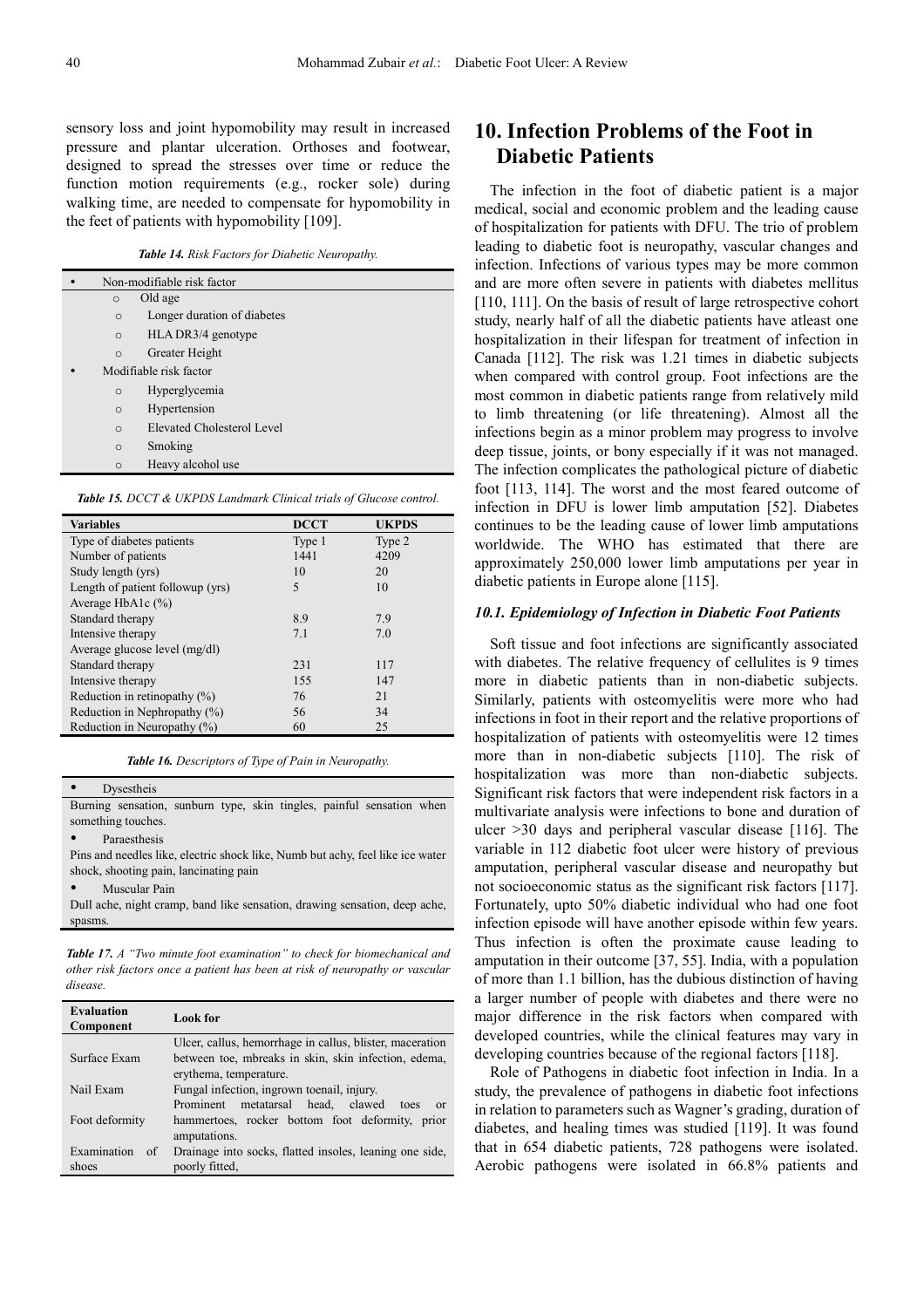anaerobic pathogens were isolated in 33.2%.

Neuropathy was once again found to be a common factor in diabetic patients infected with both aerobic and anaerobic pathogens. Ulcers infected with anaerobic pathogens showed a longer healing time than ulcers infected with aerobic pathogens ( $P < 0.001$ ). Among the frequently discovered aerobic pathogens, the Enterobacteriaceae family was the most prominent at 48%, the Staphylococcus species was quite prominent at 18.2%, Streptococcus stands at 16.8% and Pseudomonas at 17%. Among anaerobes Peptostreptococcus and Clostridium formed 69.4%, Gram-negative anaerobes such as Bactericides and Fusobacterium were present in 30.6%. Healing times were longer when strict aerobic pathogen Pseudomonas and strict anaerobic pathogens were present (136.1  $\pm$  28.6 and 136.4  $\pm$  34.7 days, respectively). In another study 162 diabetic foot ulcer patients with clinical sigh and symptoms of infection were studied. Males were predominant (74.9%), all patients were from Wagner grade 3-5, majority of the subjects were from type 2 diabetes. The mean duration of diabetes >10 years was 31.4 %. The neuropathy was present in 50.6%, retinopathy and hypertension in 50.6% & 56.7% respectively. Among 162 patients, 51 has ESBL infection and 81.8% had CTX-M gene positivity, 50.0% TEM and 46.9% SHV in ESBL positive isolates. In their study, PVD, neuropathy, ulcer size (>4cm2), poor glycemic control, higher grade of ulcer were associated with ESBL infection [89]. The epidemiological data on diabetic foot worldwide were presented in table 18.

*Table 18. Recommended evaluation of diabetic patients with foot ulcer.* 

| Describe the lesion (cellulites, ulcer, etc) and any drainage (serous,<br>purulent). |
|--------------------------------------------------------------------------------------|
|                                                                                      |
| Enumerate the presence or absence and degree of various signs of                     |
| inflammation.                                                                        |
| Define the status of infection and determine the probable cause.                     |
| Examine the soft tissue for evidence of crepitus, abcesses, sinus tract,             |
| foreign particle.                                                                    |
| Probe any skin break with sterile probe to see whether bone is                       |
| exposed or not                                                                       |
| Measure the size of wound, take photograph                                           |
| Palpate and record pedel pulse, use Doppler instrument if necessary                  |
| Evaluate neurological status                                                         |
| Cleaned and debride the wound                                                        |
| Culture the cleaned wound                                                            |

• Order the plain radiograph

### *10.2. Pathogenesis and Impact of Microbes on DFU*

A variety of physiology and metabolic distributions conspire to place diabetes patients at high risk for foot wounds. Microbial colonization of wound is inevitable, usually with endogenous bacteria, but these are potentially pathogenic in wound [121]. Immunological disturbance are also an important predisposing factors of pathophysiology of foot ulcer; these includes abnormalities of migration, phagocytosis, intracellular killing, and chemotaxis. The cellular immune response and monocyte function are also reduced in diabetes.

Poor granulation formation, prolonged abscess presence and impaired wound healing are further complicating the diabetic foot ulcer. Once the skin has been breached, continued mobilization on a broken area impairs the healing process. Inevitably, direct contiguous spread of microbes on the skin follows on, with colonization and infection of superficial and then deeper tissues is likely if the process is allowed to proceed unchecked. Both the healing process and the response to infection are further compromised by vascular insufficiency, which is commonly present in patients burdened with complications of diabetes [122]. The infection in diabetic foot is mainly by aerobic bacteria [88, 89, 102, 114, 123-125]. Anaerobic bacterial infection also plays a significant role in the infection of DFU but this has not been studied since the strict anaerobic culture techniques are not available at all the clinical laboratories. The impact of anaerobes was reported first by Louie et al., [126] and subsequently by many researchers [88, 89, 123, 125, 127, 128]. There are only few reports available on the incidence of fungal pathogens in diabetic foot infections [129, 130-132]. DFU infection is usually polymicrobial in nature and this was first reported by Louie et al., [126], and subsequently by many [88, 89, 102, 114, 124, 125]. The unique anatomy of the foot is the main reason that infection is potentially serious in this location [133]. The structure compartment, tendons, sheaths, and neurovascular bundles tend to favour the proximal spread of infection. The deep planter spaces were divided into medial, central, and lateral compartments. The infections may spread from one compartment to another at their calcaneal or by direct performation of septae, but lateral or dorsal spread is a late sign on infection [134].

#### *10.3. Criteria of Infection*

A critical bacterial load, synergic relationship between bacterial species and the presence of specific pathogens have been proposed as predictors of infection. The critical microbial load might directly affect the healing of both acute and chronic wounds as first reported by Bendy et al, (135). The Consensus Development Conference on Diabetic Foot Wound Care (136), agreed that a DFU should be considered infected when there are purulent secretions or there is presence of two or more signs of inflammation (erythema, warmth, tenderness, heat, induration). Chronic wounds by their very nature may not always display the classic symptoms of infection (pain, erythema, oedema, heat and purulence) and it has been suggested that an expanded list, including signs specific to secondary wounds (such as serous exudate plus concurrent inflammation, delayed healing, discolouration of granulation tissue, friable granulation tissue, foul odour and wound breakdown) be employed to identify infection (137).

### **11. Antibiotic Therapy**

#### *11.1. Route of Therapy*

The antibiotic therapy usually be given intravenously for systemic ill patients, with severe infection and those who are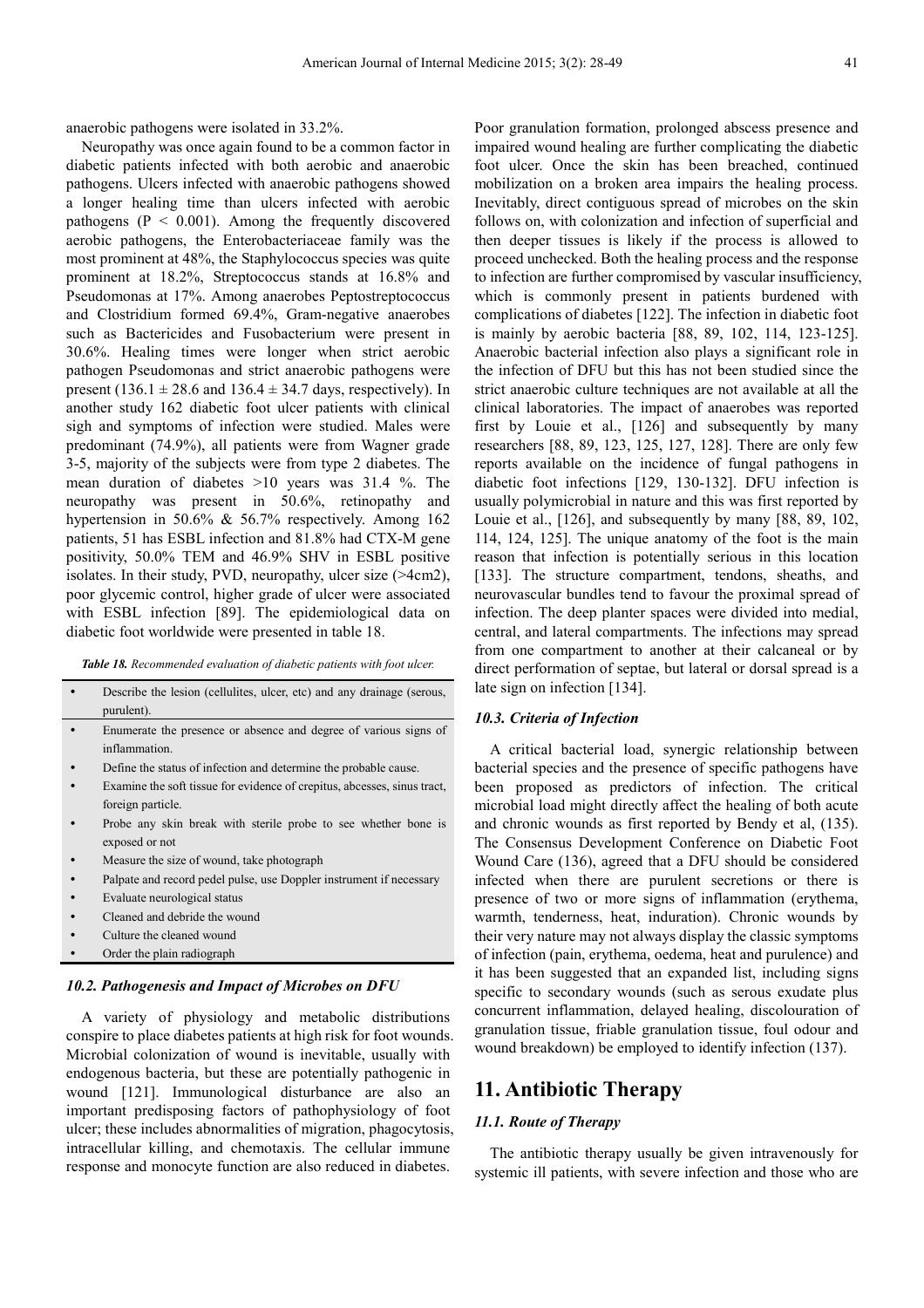unable to tolerate oral agents. After a patient significantly responds to the antibiotic treatment in 3-5 days, most of the patients are shifted to oral antibiotics (138). Oral antibiotic therapy is less expensive and more convenient. For mildly infected patients, tropical therapy is the better option of treatment. This treatment has several advantages, including high local drug levels, avoidance of systemin adverse effect (139). The patients with PVD, therapautic antibiotic concentrations with many agents are often not achieved in tissue even while the serum concentrations are adequate (140). In one procedure, called retrograde venous perfusion, antibiotic solution are injected under pressure into a foot vein while sphygmomanometer is inflated on the thigh. Recently calcium sulphate beads were used in the surgical sites and open wound (141).

### *11.2. Choice of Antibiotic Therapy and Duration*

Many patients will begin therapy, with pending the results of would culture. The narrow spectrum antibiotics may be used in mild infected ulcers until the report of culture &

sensitivity are received to modify the treatment accordingly, selecting antibiotic agents that empirically active against Staphylococci and other Streptococci also. The wounds with foul smell and necrotic and gangrenous usually be treated with anti-anaerobic antibiotics and later on the treatment will be modified according to the reports. On the other hand if the infection is not significantly responding to treatment, the treatment should be changed to cover all the isolated organisms. The antimicrobial spectrum, are shown in table 19 (a, b, c, d). The necessary duration of antibiotics therapy has not been well studied. For mild to moderate infections, 1-2 week course are found to be effective (142), and for severe, it was 2-4 weeks time. The antibiotic treatment should be discontinued when the clinical sign and symptoms of infection have resolved, even the wound has not completely healed.

Table 4: Selected antibiotics that may be used for diabetic foot infections (Adopted from Clinical Practice Guideline-2007. Médecine et maladies infectieuses 37 (2007)  $14-25$ ).

|  |  |  | <b>Table 19.</b> Simple Clinical classification of severity of DFU. |  |
|--|--|--|---------------------------------------------------------------------|--|
|  |  |  |                                                                     |  |

|          | Superficial ulcer or cellulitis present | Deep tissue or bone involve | <b>Tissue necrosis or</b><br>gangrene present | <b>Systemic toxicity or metabolic</b><br>instability present |
|----------|-----------------------------------------|-----------------------------|-----------------------------------------------|--------------------------------------------------------------|
| Mild     |                                         |                             |                                               |                                                              |
| Moderate |                                         | $\pm$ (no gas or fasciitis) | $\pm$ (minimal)                               |                                                              |
| Severe   |                                         |                             |                                               |                                                              |

 $\sqrt{\frac{1}{2}}$ =present;  $\pm$  = may or may not; - = not present

*Table 20. Clinical characteristics that help to define the severity of an infection.* 

| <b>Features</b>       | <b>Mild Infection</b>           | <b>Serious infection</b>                                              |
|-----------------------|---------------------------------|-----------------------------------------------------------------------|
| Presentation          | Slowely progressive             | Acute or rapidly progressive                                          |
| Ulceration            | Involves skin only              | Penetration to subcutaneous tissue                                    |
| Tissue involved       | Epidermal and dermal            | Fascia, muscle, tendon, joint, bone.                                  |
| <b>Cellulitis</b>     | Minimal $(\leq 2$ cm ring)      | Extensive, or distant from ulceration                                 |
| Local signs           | Slight inflammation             | Severe inflammation, crepitus, bullae.                                |
| Systemic signs        | None or minimal                 | Fever, chills, hypotension, confusion, volume depletion, leukocytosis |
| Metabolic control     | Mildly abnormal                 | Severe hyperglycemia, acidosis, azotemia                              |
| Foot vasculature      | Minimal impaired (reduce pulse) | Absent pulse, reduced ankle or toe blood pressure                     |
| Complicating features | None or minimal (callus, ulcer) | Gangrene, Escher, foreign body, abscess, marked edema, osteomyelitis. |

*Table 21. Selected antibiotics that may be used for diabetic foot infections (Adopted from Clinical Practice Guideline-2007. Médecine et maladies infectieuses 37 (2007) 14–25).* 

| <b>Enterobacteriaceae</b>  |                        |                         |                 |                                |
|----------------------------|------------------------|-------------------------|-----------------|--------------------------------|
| Molecule                   | Dosage/ 24h            | Route of administration | Dose interval   | Comment                        |
|                            | 200 mg/ kg per day     | <b>IV</b>               | $4-6h$          |                                |
| Cefotaxime                 | 600 mg per day         | $IV/$ Oral              | 8 h             |                                |
|                            | $800-1200$ mg per day  | IV                      | 8 h             | Oral route as soon as possible |
| ofloxacin or ciprofloxacin | <sub>or</sub>          | <sub>or</sub>           | <sub>or</sub>   |                                |
|                            | $1000-1500$ mg per day | Oral                    | 12 <sub>h</sub> |                                |
| <b>OR</b>                  |                        |                         |                 |                                |
|                            | 600 mg per day         | IV/Oral                 | 8 h             |                                |
|                            | $800-1200$ mg per day  | IV                      | 8 h             |                                |
| ofloxacin or ciprofloxacin | <sub>or</sub>          | <sub>or</sub>           | <sub>or</sub>   | Oral route as soon as possible |
|                            | $1000-1500$ mg per day | Oral                    | 12 <sub>h</sub> |                                |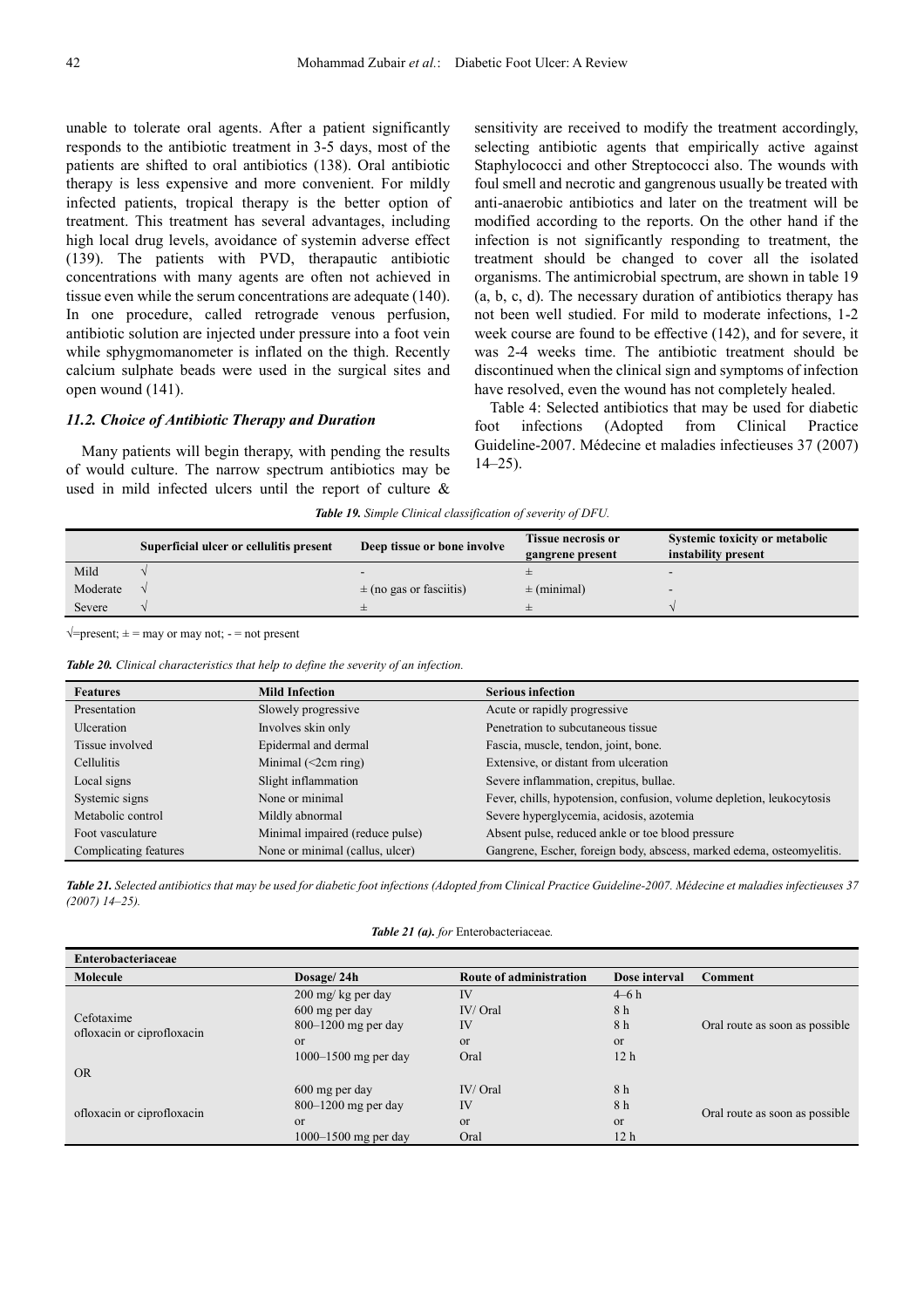| Streptococcus spp                                                         |                                                                        |                                            |                                                          |                                                                                                                         |
|---------------------------------------------------------------------------|------------------------------------------------------------------------|--------------------------------------------|----------------------------------------------------------|-------------------------------------------------------------------------------------------------------------------------|
| Molecule                                                                  | Dosage/24h                                                             | <b>Route of administration</b>             | Dose interval                                            | Comment                                                                                                                 |
| Amoxicilin<br>$+$ rifampicin                                              | 150–200 mg/kg per day<br>$20 - 30$ mg/kg per day                       | IV<br>IV/Oral                              | $4-6h$<br>8 or 12 h                                      | Change to oral route as soon as possible.<br>IV for first 24–48 hours, then oral route at the<br>physician's discretion |
| <b>OR</b><br>$C$ lindamycin $\mathfrak{b}$<br>$+$ rifampicin<br><b>OR</b> | 1800 mg per day<br>$20 - 30$ mg/kg per day                             | IV/Oral<br>IV/Oral                         | $4-6h$<br>$8 - 12h$                                      | oral route as soon as possible                                                                                          |
| Vancomycin<br>$+$ rifampicin<br><b>OR</b>                                 | 1 g (loading dose)<br>then $30 \text{ mg/kg}$<br>20-30 mg/kg per day   | <b>IV</b><br>IV infusion<br>IV/Oral        | Loading dose $(1h)$<br>IV infusion or $12h$<br>$8 - 12h$ | Adjust to serum assays <sup>a</sup>                                                                                     |
| Teicoplanin<br>$+$ rifampicin                                             | 24 mg/ kg per day<br>then 12 mg/ kg per day<br>$20 - 30$ mg/kg per day | IV/subcutaneous<br>Subcutaneous<br>IV/Oral | 12 h loading dose<br>24h<br>8 or 12 h                    | For 48 h, then<br>Every 24 $h^a$                                                                                        |

*Table 21 (b). for Streptococcus infection.* 

<sup>a</sup>Adjust the dosages to obtain tough concentrations (discontinuous IV) or plateau concentrations (continuous IV) of 30 mg/l for vancomycin, or a tough concentration of 30-40 mg/l by HPLC for teicoplanin

**b**Only if susceptible to erythromycin

*Table 21 (c). for MRSA & MSSA.* 

| Methicilin – resistant S. Aureus       |                                               |                         |                                                   |                                                            |
|----------------------------------------|-----------------------------------------------|-------------------------|---------------------------------------------------|------------------------------------------------------------|
| Molecule                               | Dosage/24h                                    | Route of administration | Dose interval                                     | Comment                                                    |
| Vancomycin                             | 1 g (loading dose)<br>then $30 \text{ mg/kg}$ | IV<br>IV infusion       | Loading dose (1h)<br>IV infusion or $/12h$        | Adjust according to serum assays <sup>a</sup><br>For $48h$ |
| $\pm$ gentamicin                       | 4 mg/kg per day                               | IV                      | 24h                                               |                                                            |
| $OR + rifampicin$                      | 20-30 mg/ kg per day                          | $IV/$ Oral              | 8 or 12 h                                         | IV for first 24–48 hours, then oral route as               |
| $OR + f$ fosfomycin                    | 200 mg/kg per day                             | <b>IV</b>               | 8 h                                               | soon as possible<br>Infusion over $1-2$ h                  |
| <b>OR</b>                              |                                               |                         |                                                   |                                                            |
| Rifampicin                             | $20 - 30$ mg/kg per day                       | IV/Oral                 | 8 or 12 h                                         | IV for first 24–48 hours, then oral route as               |
| $+$ fusidic acid                       | 1500 mg per day                               | IV/Oral                 | 8 h                                               | soon as possible                                           |
| <b>OR</b>                              |                                               |                         |                                                   |                                                            |
| $[Trimethoprim +$<br>Sulfamethoxazole] | 640/3200 mg                                   | IV/Oral                 | (equivalent to 2 tab/12h)<br>of [Trimethoprim $+$ | IV for first 24–48 hours, then oral route as               |
| $+$ rifampicin<br><b>OR</b>            | $20-30$ mg/ kg per day                        | IV/Oral                 | Sulfamethoxazole]<br>8 or 12 h                    | soon as possible                                           |
| Teicoplanin                            | 24 mg/ kg per day                             | IV/Subcutaneous         | 12 h loading dose                                 |                                                            |
|                                        | 12 mg/kg per day                              | Subcutaneous            | 24h                                               | for 48 h, then every 24 $h^a$                              |
| $+$ rifampicin                         | $20 - 30$ mg/ kg per day                      | $IV/$ Oral              | 8 or 12 h                                         |                                                            |

<sup>a</sup>Adjust the dosage to obtain trough concentrations (discontinuous IV) or plateau concentrations (continuous IV) of 30 mg/l for vancomycin, or a trough concentration of 30–40 mg/l by HPLC for teicoplanin

| Table 21 (c). for MRSA & MSSA. (Continue). |  |  |
|--------------------------------------------|--|--|
|                                            |  |  |

| Methicillin – susceptible S. Aureus |                       |                            |                 |                                |
|-------------------------------------|-----------------------|----------------------------|-----------------|--------------------------------|
| Molecule                            | Dosage/24h            | Route of<br>administration | Dose interval   | Comment                        |
| Oxacillin or cloxacillin            | 100-15 mg/ kg per day | IV                         | 4 or 6 h        | Until reception of specimens   |
| $=$ gentamicin                      | 4 mg/kg per day       | IV                         | 24 h            | 4 mg/kg per day                |
| <b>OR</b>                           |                       |                            |                 |                                |
| Ofloxacin<br><sub>or</sub>          | 600 mg per day        | IV/Oral                    | 8 h             |                                |
| perfloxacin <sup>b</sup>            | 800 mg per day        | IV/Oral                    | 12 <sub>h</sub> | Oral route as soon as possible |
| $+$ rifampicin                      | $20 - 30$ mg per day  | IV/Oral                    | 8 or 12 h       |                                |
| <b>OR</b>                           |                       |                            |                 |                                |
| Ofloxacin<br><sub>or</sub>          | 600 mg per day        | IV/Oral                    | 8 h             |                                |
| perfloxacin <sup>b</sup>            | 800 mg per day        | IV/Oral                    | 12 <sub>h</sub> | Oral route as soon as possible |
| $+$ fusidic acid                    | 1500 mg per day       | IV/Oral                    | 8 h             |                                |
| <b>OR</b>                           |                       |                            |                 |                                |
| Rifampicin                          | $20 - 30$ mg per day  | IV/Oral                    | 8 or 12 h       |                                |
| + fusidic acid                      | 1500 mg per day       | IV/Oral                    | 8 h             | Oral route as soon as possible |
| <b>OR</b>                           |                       |                            |                 |                                |
| $C$ lindamycin <sup>a</sup>         | 1800 mg per day       | IV/Oral                    | 8 h             |                                |
| $+$ rifampicin                      | $20 - 30$ mg per day  | IV/Oral                    | 8 or 12 h       | Oral route as soon as possible |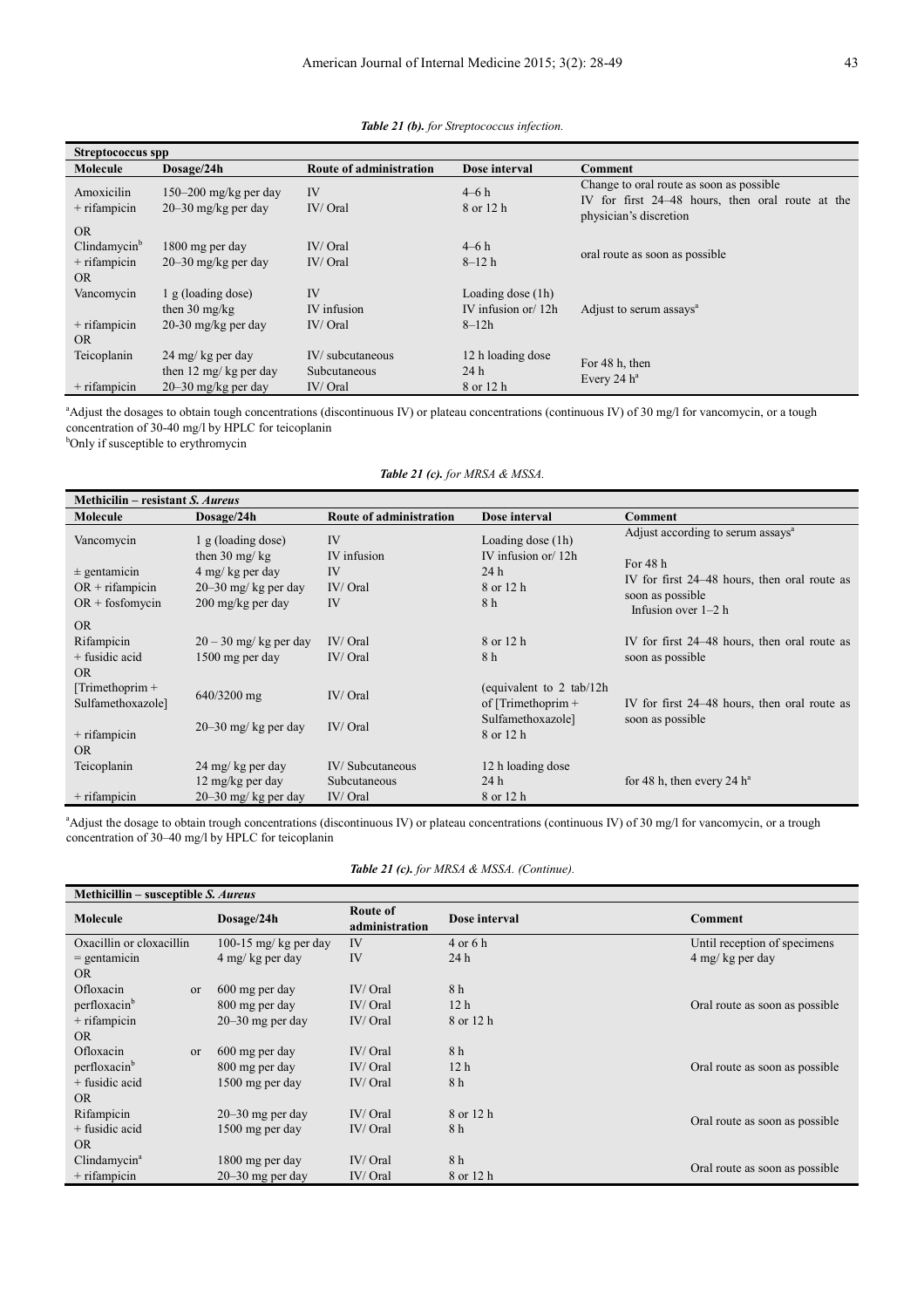| Methicillin – susceptible S. Aureus           |                      |                            |                                                                  |                                |
|-----------------------------------------------|----------------------|----------------------------|------------------------------------------------------------------|--------------------------------|
| Molecule                                      | Dosage/24h           | Route of<br>administration | Dose interval                                                    | Comment                        |
| <b>OR</b>                                     |                      |                            |                                                                  |                                |
| [Trimethoprim]<br>$^{+}$<br>sulfamethoxazole] | $640/3200$ mg        | IV/Oral                    | 12 <sub>h</sub><br>(equivalent to 2 tab/ 12 h of [Trimethoprim + | Oral route as soon as possible |
| $+$ rifampicin                                | $20 - 30$ mg per day | IV/Oral                    | sulfamethoxazole])<br>$8 - 12h$                                  |                                |

<sup>a</sup>Only if susceptible to erythromycin

<sup>b</sup>Caution in subjects  $> 60$  years (1/2 dose)

| <b>Table 21 (d).</b> First line antibiotics for Diabetic foot ulcer (excluding osteomyelitis). |  |  |  |
|------------------------------------------------------------------------------------------------|--|--|--|
|                                                                                                |  |  |  |

| First-line antibiotics in diabetes foot infections (excluding osteomyelitis) |                                                   |                                                                             |  |
|------------------------------------------------------------------------------|---------------------------------------------------|-----------------------------------------------------------------------------|--|
| <b>Type of infection</b>                                                     | <b>Suspected pathogens</b>                        | <b>Antibiotic therapy</b>                                                   |  |
| Recent infection of a superficial                                            | MSSA <sup>b</sup>                                 | Cloxacillin or cephalexin or $[amoxicillin + clavulanate]$ or $clindamycin$ |  |
| wound                                                                        | S.pyogenes                                        |                                                                             |  |
| $(< 1$ month)                                                                | MRSA <sup>c</sup>                                 | Pristinamycin or linezolide or vancomycin or teicoplanin                    |  |
|                                                                              | MSSA <sup>b</sup>                                 | Oxacillin $AGa$                                                             |  |
| Extensive cellulitis                                                         | S.pyogenes                                        |                                                                             |  |
|                                                                              | MRSA <sup>c</sup>                                 | Vancomycin or teicoplanin or linezolide                                     |  |
|                                                                              | MSSA <sup>b</sup>                                 | [Amoxicillin + clavulanate] $AGa$                                           |  |
| Deep and/ or chronic lesion with                                             | <i>S. pyogenes</i> , GNB <sup>d</sup> , anaerobes |                                                                             |  |
| or without sepsis                                                            | MRSA <sup>c</sup>                                 | + vancomycin or teicoplanin or linezolide                                   |  |
|                                                                              | MSSA <sup>b</sup>                                 | [Piperacillin + tazobactam] or [ticarcillin + clavulanate] + $AGa$          |  |
|                                                                              | S. pyogenes, GNB <sup>d</sup> , anaerobes         |                                                                             |  |
|                                                                              | MRSA <sup>c</sup> , GNB <sup>d</sup> , anaerobes  | Imipenem or ertapenem + [vancomycin or teicoplanin or linezolide] + $AGa$   |  |
|                                                                              |                                                   |                                                                             |  |

Shaded zone: oral outpatient treatment; for the other cases, treatment is initially parenteral, followed by oral therapy when possible, depending on the course and susceptibility profile of the bacteria isolated.

<sup>a</sup>AG: aminoglycosides (gentamicin or netilmicin)

<sup>b</sup>MSSA: methicillin- susceptible *Staphylococcus aureus* 

<sup>c</sup>MRSA: methicillin- resistant *Staphylococcus aureus*

<sup>d</sup>GNB: Gram-negative bacilli

### *11.3. Outcome of Antibiotic Therapy*

The clinical response to mild and moderate infection can be expected to be 80-90 % and this rate of treatment output are further reported to decrease to 50-60%, the infections are of deep or more extensive type, patients usually require surgical intervention in the form of minor or major. Approximately 2/3 of these patients require amputations in their feet or one or more bone resection (143) and long term outcome are reported to be achieved in 80 % of patients (144). In many patients, above ankle amputations are avoided and the uses of aggressive antibiotic therapy with minor and major surgical intervention are required (145).

### **References**

- [1] DCCT Research Group. The effect of intensive treatment of diabetes on the development and progression of long-term complications in insulin-dependent diabetes mellitus. N Engl J Med. 1993; 329:977-986.
- [2] United Kingdom Prospective Diabetes Study Group (UKPDS). Intensive blood glucose control with sulfonylureas or insulin compared with conventional treatment and risk of complications in patients with type 2 diabetes (UKPDS). Lancet 1998; 352: 837-853.
- [3] King H, Rewers M. Global estimates for prevalence of diabetes mellitus and impaired glucose tolerance in adults. WHO Ad Hoc Diabetes Reporting Group. Diabetes Care 1993;16:

157–177.

- [4] Amos AF, McCarty DJ, Zimmet P, The rising global burden of diabetes and its complications: estimates and projections to the year 2010, Diabet Med 1997; 14 (5) S1–S85.
- [5] King H, Aubert R, Herman W. Global burden of diabetes, 1995–2025: prevalence, numerical estimates and projections, Diabetes Care 1998; 21 (9):1414–1431.
- [6] Wild S, Roglic G, Green A, et al. Global prevalence of diabetes: estimates for the year 2000 and projections for 2030, Diabetes Care 2004; 27 (5): 1047–1053.
- [7] Armstrong DG, Peters EJG, Athanasiou KA, et al. Is there a critical level of planter foot pressure to identify patients at risk for neuropathic foot ulcerations? J Foot Ankle Surg 1998; 37(4):303-307.
- [8] International Diabetes Federation, Diabetes Atlas, 2nd ed., International Diabetes Federation, Brussels, 2003.
- [9] International Diabetes Federation, Diabetes Atlas, 3rd ed., International Diabetes Federation, Brussels, 2006.
- [10] Whiting DR, Guariguata L, Weil C, Shaw J. IDF diabetes atlas: global estimates of the prevalence of diabetes for 2011 and 2030. Diabetes Res Clin Pract. 2011; 94(3):311-321.
- [11] Ramachandran A, Snehalatha C, Latha E, et al. Impacts of urbanization on the lifestyle and on the prevalence of diabetes in native Asian Indian population. Diabetes Res Clin Pract 1999; 44: 207–213.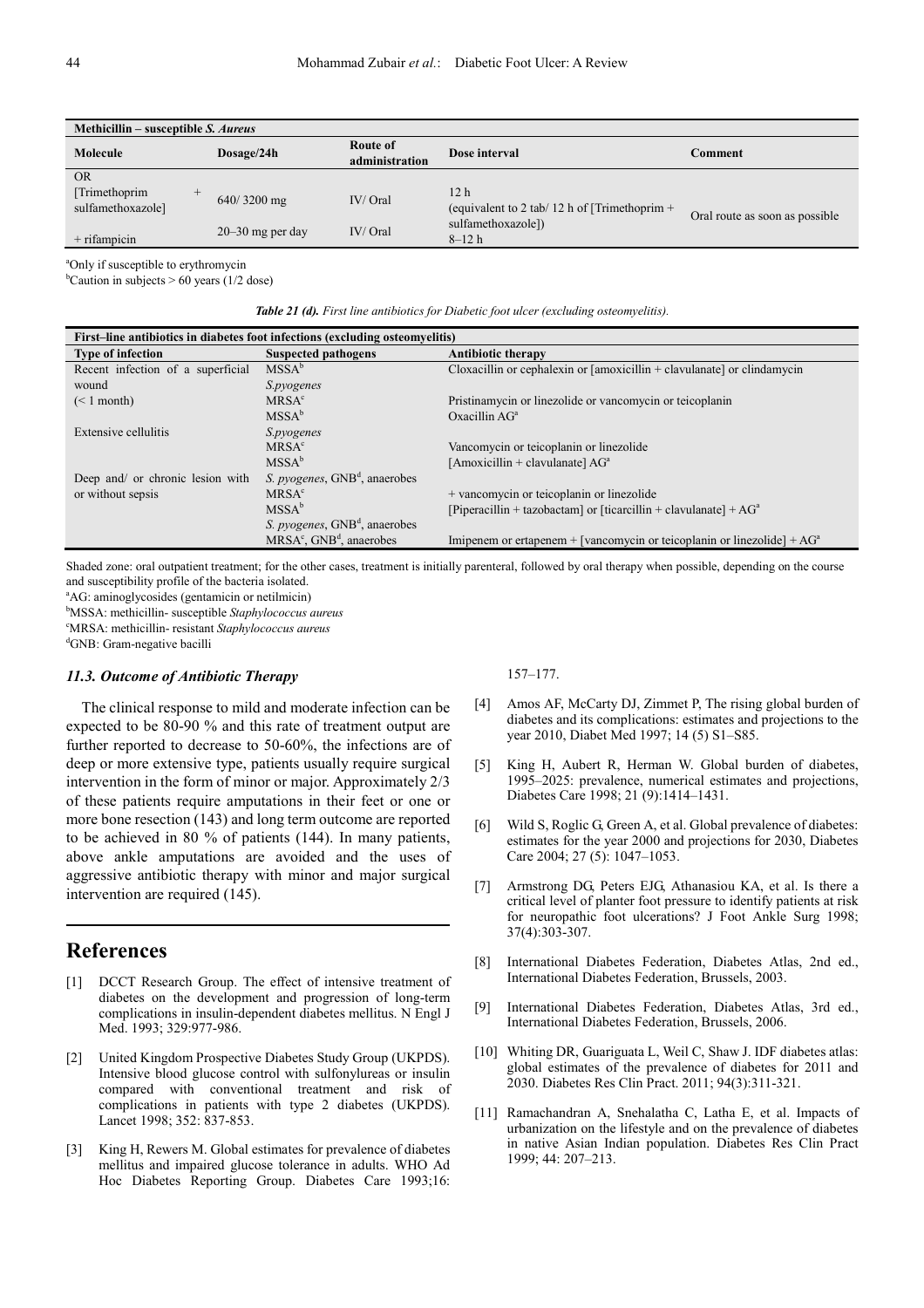- [12] Ahuja MMS. Epidemiological studies on diabetes mellitus in India. In: Ahuja MMS, editor. Epidemiology of diabetes in developing countries. New Delhi: Interprint 1979; 29-38.
- [13] Ramachandran A, Jali MV, Mohan V, et al. High prevalence of diabetes in an urban population in south India. BMJ 1988; 297: 587-90.
- [14] Sridhar GR, Rao PV, Ahuja MMS. Epidemiology of diabetes and its complications. In: RSSDI textbook of diabetes mellitus. Hyderabad: Research Society for the Study of Diabetes in India 2002: 95-112.
- [15] Rao PV, Ushabala P, Seshaiah V, et al. The Eluru survey: prevalence of known diabetes in a rural Indian population. Diabetes Res Clin Pract 1989; 7 :29-31.
- [16] Zargar AH, Khan AK, Masoodi SR, et al. Prevalence of type 2 diabetes mellitus and impaired glucose tolerance in the Kashmir Valley of the Indian subcontinent. Diabetes Res Clin Pract 2000; 47: 135-6.
- [17] Ramachandran A, Snehalatha C, Kapur A, et al. Diabetes Epidemiology Study Group in India (DESI). High prevalence of diabetes and impaired glucose tolerance in India: National Urban Diabetes Survey. Diabetologia 2001; 44 :1094-101.
- [18] Gupta A, Gupta R, Sarna M, et al. Prevalence of diabetes, impaired fasting glucose and insulin resistance syndrome in an urban Indian population. Diabetes Res Clin Pract 2003; 61: 69-76.
- [19] Menon VU, Kumar KV, Gilchrist A, et al. Prevalence of known and undetected diabetes and associated risk factors in central Kerala - ADEPS. Diabetes Res Clin Pract 2006; 74: 289-94.
- [20] Sadikot SM, Nigam A, Das S, et al. The burden of diabetes and impaired fasting glucose in India using the WHO 1999 critetia. Prevalence of diabetes in India study (PODIS). On behalf of Diabetes India, Diabetes Research and Clinical Practice 2004; 66: 301-307.
- [21] Shah JE, Sicree RA, Zimmet P. Global estimation of the prevalence of diabetes for 2010 and 2030. Diab Res Clin Prac 2010; 87(4); 4-14.
- [22] Moss SE, Klein R, Klein B. The prevalence and incidence of lower extremity amputation in a diabetic population. Arch. Intern. Med. 1992; 152: 610-616.
- [23] Walters DP, Gatling W, Mullee MA, et al. The distribution and severity of diabetic foot disease: A community study with comparison to a non-diabetic group. Diabet Med 1992; 9:354-358.
- [24] Palumbo PJ, Melton LJI. Peripheral vascular disease and diabetes. In National Diabetes Data Group(ed): Diabetes In America, 2nd ed (NIH publ. no. 495-1468). Washington, DC, U.S. Government Printing Office. 1995:401-408.
- [25] Oakley W, Caterall CF: Aetiology and management of lesions of the feet in diabetes. Br Med J. 1956; 27:953 -955.
- [26] Shea JD. Pressure sores: classification and management. Clin Orthop 1975; 112 : 89 – 100.
- [27] Wagner FW: The dysvascular foot: a system of diagnosis and treatment. Foot Ankle 1981; 2:64 -122.
- [28] Knighton DR, Ciresi KF, Fiegel VD, et al. Classification and treatment of chronic nonhealing wounds: successful treatment with autologous platelet-derived wound healing factors

(PDWHF). Ann Surg. 1986; 204: 332–330.

- [29] Kaufman J, Breeding L, Rosenberg N. Anatomical location of acute diabetic foot infection: its influence on the outcome of treatment. Am Surg. 1987; 53:109 -112.
- [30] Jones EW, Peacock I, McLain S, et al. A clinicopathological study of diabetic foot ulcers. Diabet Med. 1987; 4:475 -479.
- [31] Lavery LA, Armstrong DG, Harkless LB: Classification of diabetic foot wounds. J Foot Ankle Surg. 1996; 35: 528-531.
- [32] Apelqvist J, Castenfors J, Larsson J. Wound classification is more important than site of ulceration in the outcome of diabetic foot ulcers. Diabet Med 1989; 6:526-530.
- [33] Reiber GE, Lipsky BA, Gibbons GW. The burden of diabetic foot ulcers. Am. J. Surg. 1998; 176(Suppl. 2A):5S–10S.
- [34] Oyibo SO, Jude EB, Tarawneh I, et al. The effect of ulcer size and site, patient's age, sex and type and duration of diabetes on the outcome of diabetic foot ulcers. Diabet Med 2001; 18(2):133-138.
- [35] Margolis DJ, Kantor J, Santanna J, et al. Risk factors for delayed healing of neuropathic diabetic foot ulcers: A pooled analysis. Arch Dermatol 2000; 136(12):1531-1535.
- [36] Margolis DJ, Allen-Taylor L, Hoffstad O, Berlin JA. Diabetic neuropathic foot ulcers: The association of wound size, wound duration, and wound grade on wound healing. Diabetes Care 2002; 25(10): 835-1839.
- [37] Pecoraro RE, Ahroni J, Boyko EJ, et al. Chronology and determinants of tissue repair in diabetic lower extremity ulcers. Diabetes 1991; 40: 1305-1313.
- [38] McNeely MJ, Bokyo EJ. Diabetes related comorbitidies in Asian Americans: Results of a National Health Survey. J Diabetes Complications 2005; 19(2):101-106.
- [39] Sheehan P, Jones P, Caselli A, et al. Percent change in wound area of diabetic foot ulcers over a 4-week period is a robust predictor of complete healing in a 12-week prospective trial. Diabetes Care 2003; 26(6):1879-1882.
- [40] Abbott CA, Vileikyte L, Williamson S, et al. Multicentre study of the incidence of and predictive risk factors for diabetic neuropathic foot ulceration. Diabetes Care 2004; 94(5):379–83.
- [41] Boyko EJ, Ahroni JH, Stensel V, et al. A prospective study of risk factors for diabetic foot ulcer: the Seattle Diabetic Foot Study. Diabetes Care. 1999; 22:1036-42.
- [42] Kastenbauer T, Sauseng S, Sokol G, et al. A prospective study of predictors for foot ulcerations in type 2 diabetes. J American Podiat Med Assoc 2001; 91(7):343-350.
- [43] Abbott CA, Carrington AL, Ashe H, et al. The North-West Diabetes Foot Care Study: Incidence of, and risk factors for, new diabetic foot ulceration in a community-based patient cohort. Diabet Med 2002; 19(5):377-384.
- [44] Kumar S, Ashe HA, Parnell LN, et al. The prevalence of foot ulceration and its correlates in type 2 diabetic patients: a population-based study. Diabet. Med. 1994; 11: 480–484.
- [45] Rith-Najarian SJ, Stolusky T, Gohdes DM. Identifying diabetic patient at high risk for lower extremity amputation in a primary health care setting: A prospective evaluation of simple screening criteria. Diabetes Care 1992; 15(10):1386-1389.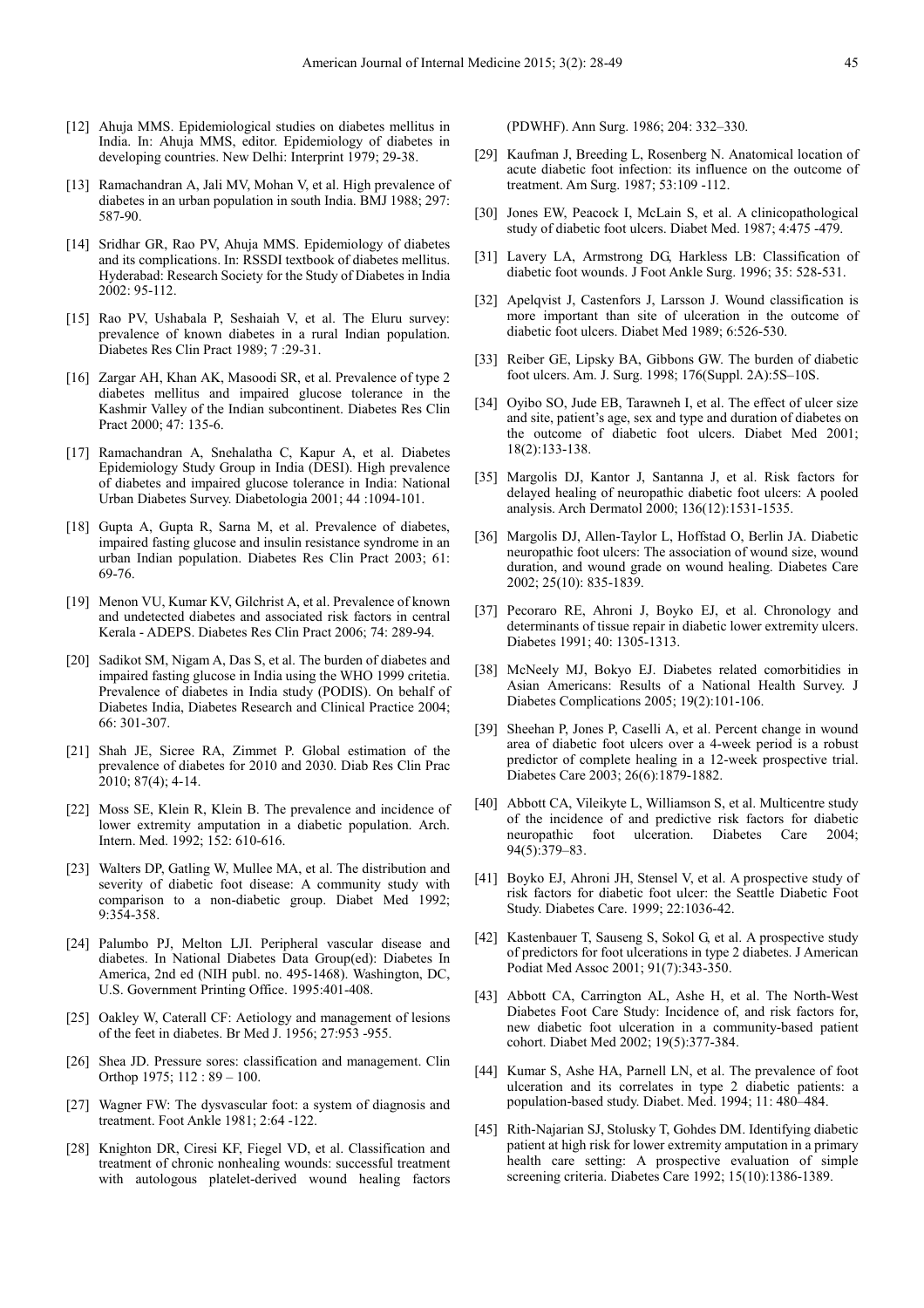- [46] Moss SE, Klein R, Klein BE. The 14-year incidence of lower extremity amputations in a diabetic population. The Wisconsin Epidemiolog Study of Diabetic Retinopathy. Diabetes Care 1999; 22(6)951-959.
- [47] Global Lower Extremity Amputation Study Group(GLEASG): Epidemiology of lower extremity amputation in centres in Europe, North America and East Asia. Br J Surg 2000; 87(3):328-337..
- [48] Lehto S, Pyorala K, Ronnemaa T, et al. Risk fators predicting lower extremity amputation in NIDDM. Diabetes Care 1996; 19(6):607-612.
- [49] Resnick HE, Valsania P, Phillips CL. Diabetes mellitus and non-traumatic lower extremity amputation in black and white Americans: The national health and nutrition examination survey epidemiological follow-up study, 1971-1992. Arch Intern Med 1999; 159:2470-2475.
- [50] Jeffcoate WJ. The incidence of amputation in diabetes. Acta Chir Beig. 2005; 105: 140-144.
- [51] Adler AI, Boyko EJ, Ahroni J, Smith DG. Lower extremity amputation in diabetes: the independent effects of peripheral vascular disease, sensory neuropathy, and foot ulcers. Diabetes Care 1999; 22:1029-1035.
- [52] Reiber GE, Bokyo EJ, Smith DG. Lower extremity foot ulcers and amputations in diabetes. In National Diabetes Data Group (ed): Diabetes in America, 2nd ed (NIH publ. no.95 1468). Washington, DC, U.S. Government Printing Office: 409-428, 1995.
- [53] Tentolouris N, Al-Sabbagh S, Walker MG, et al. Mortality in diabetic and nondiabetic patients after amputations performed from 1990 to 1995: a year follosw up study. Diabetes Care. 2004 ; 27: 1598-1604.
- [54] Nelson RG, Gohdes DM, Everhart JE, et al. Lower extremity amputations in NIDDM: 12-yr follow up study in Pima Indians. Diabetes Care. 1988; 11: 8-16.
- [55] Reiber GE, Pecoraro RE, Koepsell TD. Risk factors for amputation in patients with diabetes mellitus: a case control study. Ann Intern Med 1992; 117: 97–105.
- [56] Selby ZV, Zhang D. Risk factors for lower extremity amputation in persons with diabetes. Diabetes Care 1995; 18(4): 509-516.
- [57] Hamalainen H, Ronnemma T, Halonen JP, et al. Factors predicting lower extremity amputations in patients with type 1 or type 2 diabetes mellitus: A population-based 7 year follow-up study. J Int Med 1999; 246:97-103.
- [58] Selby JV, Karter AJ, Ackerson LM, et al. Developing a prediction rule from automated clinical database to identify high-risk patients in a large population with diabetes. Diabetes Care 2001; 24(9):1547-1555.
- [59] Mayfield JA, Reiber GE, Nelson RG, et al. A foot risk classification system to predict diabetic amputation in Pima Indians. Diabetes Care 1996; 19(7):704-709.
- [60] Hennis AJJ, Fraser HS, Jonnalagadda R, et al. Explainations for the high risk of diabetes-related amputation in a Carribean population of black African descent and potential for prevention. Diabetes Care 2004; 27(11):2636-2641.
- [61] Lee JS, Lu M, Lee VS, et al. Lower extremity amputation.

Incidence, risk factors, and mortality in the Oklahoma Indian Diabetes Study. Diabetes. 1993; 42: 876-882.

- [62] Resnick HE, Carter EA, Sosenko JM, et al. Incidence of lower extremity amputation in American Indians:The Strong Heart Study. Diabetes Care 2004; 27(8):1885-1891.
- [63] Boulton AJM, Gries FA, Jervell JA. Guidelines for the diagnostic and outpatient management of diabetic peripheral neuropathy. Diabet Med 15:508-514, 1998.
- [64] Dyck PJ, Kratz KM, Karnes JL, et al. The prevalence by staged severity of various types of diabetic neuropathy, retinopathy and nephropathy in a population based cohort: The Rochester Diabetic Neuropathy Study. Neurology.1993; 43:817-824.
- [65] Serra J. Overview of neuropathic pain syndromes. Acta Neurol Scand 1999; 173 (Suppl):7-11.
- [66] Dyck PJ. Detection, characterization and Staging of polyneuropathy: Assessed in Diabetics. Muscle Nerve.1988; 11:21-32.
- [67] Dyck PJ, Karnes J, O'Brien PC. Diagnosis, Staging and classification of diabetic neuropathy and association with other complications. In Dyck PJ. Thomas PK, Asbury AK et al (eds). Diabetic Neuropathy. Philadelphia: WB Saunders. 1987: 36-44.
- [68] American Diabetic Association. Clinical Practice Recommendations 1995. Diabetic Care 18:8-15, 1995.
- [69] Robinson LR, Stolov WC, Rubner DE, et al. Height is an independent risk factor for neuropathy in diabetic men. Diabetes Res Clin Pract 1992; 16:97-102.
- [70] Thomas PK. Metabolic neuropathy. J R Coll Physicians Lond 1973; 7:154-160.
- [71] Polydefkis M, Griffin JW, Mcarthur J. New insights into diabetic polyneuropathy. JAMA 2003; 290(10):1371-1376.
- [72] Haslbeck KM, Schleicher E, Bierhaus A et al. The AGE/RAGE/NF-(kappa) B pathwaymay contribute to the pathogenesis of polyneuropathy in impaired glucose tolerance (IGT). Exp Clin Endocrinol Diabetes 2005; 113(5):288-291.
- [73] Cameron NE, CottorMA. Metabolic and vascular factors in the pathogenesis of diabetic neuropathy. Diabetes 1997; 46(suppl 2):S31-S37.
- [74] Danis RP, Bingaman DP, Jirousek M, Yang Y. Inhibition of intraocular neovascularization caused by retina ischemia in pigs by PKC beta inhibition with LY333531. Ophthalmol Vis Sci.1998; 39: 171-179.
- [75] Hata Y, Rook SL, Aiello LP. Basic fibroblast growth factor induces expression of VEGF receptor KDR through a protein kinase  $\dot{C}$  and  $p44/p42$  mitogen-activated protein kinase-dependant pathway. Diabetes 1999; 48: 1145-1155.
- [76] Cameron NE, Cotter MA. Comparison of the effects of ascorbyl µ-linolenic acid and µ-linolenic acid in the correction of neurovascular deficits in diabetic rats. Diabetilogica 1996; 39:1047-1054.
- [77] Cameron NE, Cotter MA. Basso M, et al. Comparison of the effects of inhibitors of aldose reductase and sorbitol dehydrogenase on neurovascular function, nerve conduction and tissue polyol pathway metabolites in streptozotocin-diabetic rats. Diabetilogica 1997; 40:271-281.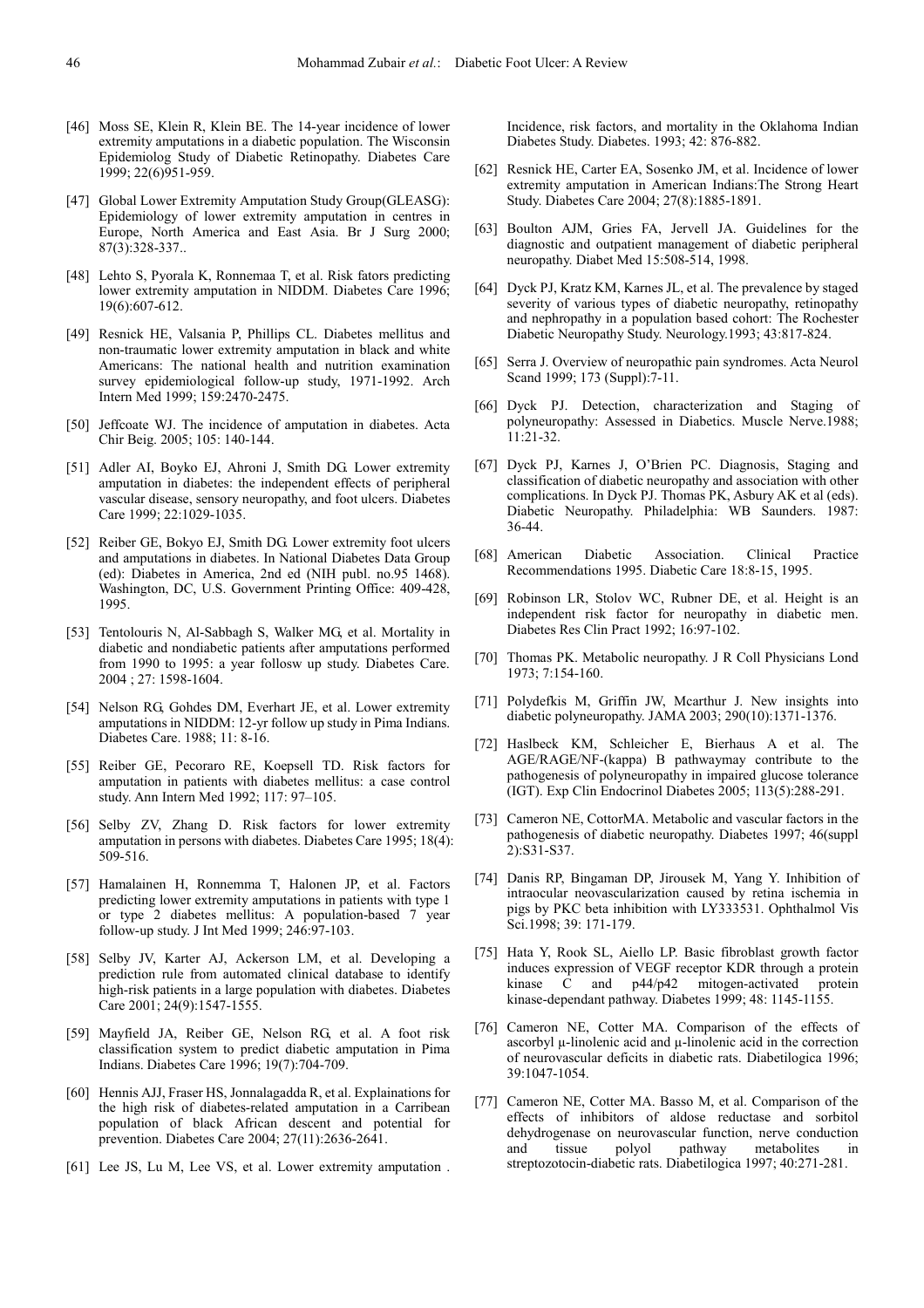- [78] Yorek MA, Wiese TJ, Davidson EP, et al. Reduced motor nerve conduction velocity and  $Na(+)-K(+)$ -ATPase activity in rats maintained on L-fructose diet. Reversal by myo-inositol supplementation. Diabetes 1993; 42:1401-1406.
- [79] Honing ML, Morrison PJ, Banga JD, et al. Nitric oxide availability in diabetes mellitus. Diabetes Metab Rev 14:241-249, 1998.
- [80] Canal N, Nemni R. Autoimmunity and diabetic neuropathy. Clin Neurosci 1997; 4:371-373.
- [81] Brownlee M. Biochemistry and Molecular cell biology of diabetic complications. Nature. 2001; 414: 813-820.
- [82] Maillard LC. Action des acides amines sur les sucres: formation des melaniodines par voie methodique. C.R. Academy Sciences. 1912; 154: 66–68.
- [83] Brownlee M, Aiello LP, Friedman E, Vinik AI, Nesto RW, Boulton AJM. Complications of Diabetes Mellitus. In: Williams Textboot of Endocrinology. 10th ed. 2003 (eds) Larsen R, Krokenberg HM, Melmed S, Polonsky KS. Suunders pp 1560-1563.
- [84] Pfeifer MA, Ross D, Schrange J, et al. A highly successful and novel model for the treatment of chronic painful peripheral neuropathy. Diabetes Care 1993; 16:1103-1115.
- [85] Sharma KR, Cross J, Farronay O, et al. Demyelinating neuropathy in diabetes mellitus. Arch Neurol 2002; 59:758-765.
- [86] Beach KW, Bedford GR, Bergelin RO, et al. Progression of lower-extremity arterial occlusive disease in type 2 diabetes mellitus. Diabetes Care 1998; 11:464–472.
- [87] Uusitupa MI, Niskanen LK, Siitonen O, et al. 5-year incidence of atherosclerotic vascular disease in relation to general risk factors, insulin level, and abnormalities in lipoprotein composition in non-insulin-dependent diabetic and nondiabetic subjects. Circulation 1990; 82:27–36.
- [88] Gadepalli R, Dhawan B, Sreenivas V, et al. A clinico-microbiological study of diabetic foot ulcers in an Indian tertiary care hospital. Diabetes Care. 2006; 29:1727-1732
- [89] Zubair M, Malik A, Ahmad J. Study of Plasmid mediated Extended Spectrum Beta Lactamase producing Strains of Enterobacteriaceae, Isolated from Foot Infections in North Indian tertiary care hospital. Diabetes Technology and Therapeutics 2012: 12(4); 315-324.
- [90] Premlatha G, Shanthirani S, Deepa R, et al. Prevalence and risk factors of peripheral vascular disease in a selected South Indian populations. Diabetes Care 2000; 23(9): 1295-1300.
- [91] Weerasuriya N, Siribaddana S, Dissanayake A, et al. Long-term complications in newly diagnosed Sri Lankan patients with type 2 diabetes mellitus. QJM 1998; 91:439–443.
- [92] Melton LJ, Macken KM, Palumbo PJ, et al. Incidence and prevalence of clinical peripheral vascular disease in a population based cohort of diabetic patients. Diabetes Care 1980; 3:650–654.
- [93] Beks PJ, Mackaay AJ, de Neeling JN, de Vries H, Bouter LM, Heine RJ. Peripheral arterial disease in relation to glycaemic level in an elderly Caucasian population: the Hoorn study. Diabetologia. 1995; 38:86 –96.
- [94] Federman DG, Trent JT, Froelich CW, et al. Epidemiology of peripheral vascular disease: a predictor of systemic vascular disease. Ostomy Wound Manage 1998; 44:58–62.
- [95] Cheng SW, Ting AC, Lau H, et al. Epidemiology of atherosclerotic peripheral arterial occlusive disease in Hong Kong. World J Surg 1999; 23:202–206.
- [96] Papademetriou V, Narayan P, Rubins H, et al. Influence of risk factors on peripheral and cerebrovascular disease in men with coronary artery disease, low high density lipoprotein cholesterol levels and desirable low density lipoprotein cholesterol levels: Department of Veterans Affairs HDL Intervention Trial. Am Heart J 1998; 136:734–740.
- [97] Katsilambros NL, Tsapogas PC, Arvanitis MP, et al. Risk factors for lower-extremity arterial disease in non-insulin-dependent diabetic persons. Diabet Med 1996; 13:243–246.
- [98] Jager A, Kostense PJ, Ruhe HG, et al. Microalbuminuria and peripheral arterial disease are independent predictors of cardiovascular and all-cause mortality, especially among hypertensive subjects: five-year follow-up of the Hoorn Study. Arterioscler Thromb Vasc Biol 1999; 19:617– 624.
- [99] Taylor LM Jr, Moneta GL, Sexton GJ, et al. Prospective blinded study of the relationship between plasma homocysteine and progression of symptomatic peripheral arterial disease. J Vasc Surg 1999; 29:8–19.
- [100] Wollesen F, Dahlen G, Berglund L, et al. Peripheral atherosclerosis and serum lipoprotein (a) in diabetes. Diabetes Care 1999; 22:93–98.
- [101] Kannel WB, D'Agostino RB, Wilson PW, et al. Diabetes, fibrinogen, and risk of cardiovascular disease: the Framingham experience. Am Heart J 1990; 120: 672–676.
- [102] Edmonds ME, Blundell MP, Morris ME, et al. Improved survival of the diabetic foot: The role of a specialized foot clinic. Q J Med. 1986; 60(232):763-771.
- [103] Veves A, Murray H, Young MJ, et al. Do high foot pressures lead to foot ulcerations?: A prospective study [abstract]. Diabetologia 1991; 34(2):A40.
- [104] Stess RM, Jensen SR, Mirmiran R. The role of dynamic planter pressures in diabetic foot ulcers. Diabetes Care 1997; 20(5):855-858.
- [105] Murray HJ, Young MJ, Hollis S, et al. The association between callus formation, high pressures and neuropathy in diabetic foot ulceration. Diabet Med 1996; 13 (11):979-982.
- [106] Delbridge L, Ellis CS, Robertson K, et al. Nonenzymatic glycosylation of keratin from the stratum corneum of the diabetic foot. British Journal of Dermatology. 1985; 112: 547-554.
- [107] Birke IA, Cornwall MW, Jackson M. Relationship between hallux limitus and ulceration of the great toe. Journal of Orthopaedic and Sports Physical Therapy. 1988; 10: 172-176.
- [108] Fernando DJS, Masson EA, Veves A, et al. Relationship of limited joint mobility to abnormal foot pressures and diabetic foot ulceration. Diabetes Care. 1991; 14: 8-11.
- [109] Hampton G, Birke IA. Treatment of wounds caused by pressure and insensitivity. In: Kloth LC, MeCulloch iM, Feeder iA (eds). Wound healing: alternatives in management. Davis, Philadelphia 1990: 196-220.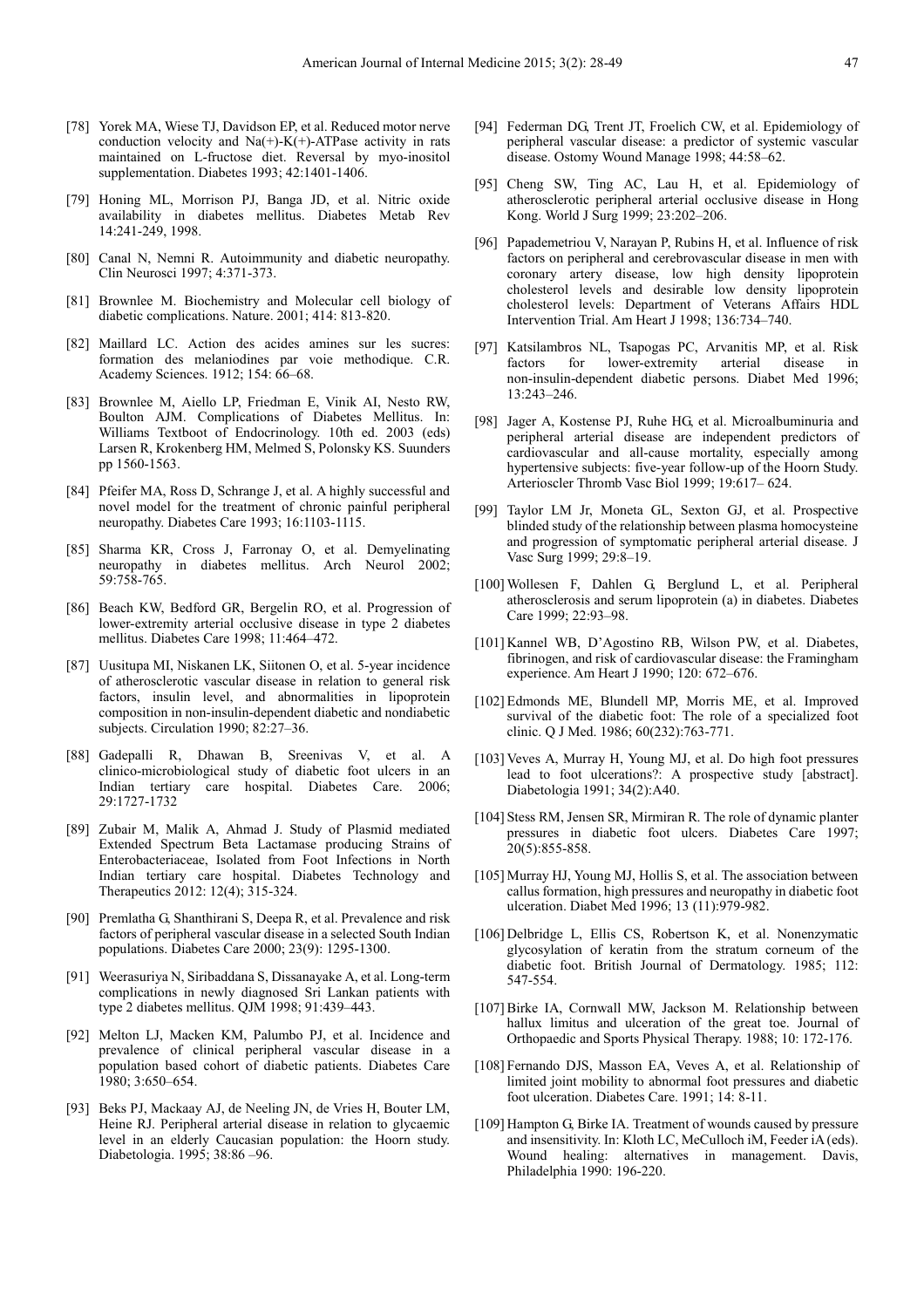- [110] Boyko EJ, Lipsky BA. Infection and diabetes mellitus. In Harris MI (ed): Diabetes in America, 2nd edition. NIH publication No 95-1468. Bethesda, MD: National Institute of Health. 1995, pp 485-499.
- [111] Muller LM, Gorter KJ, et al. Increased risk of common infections in patients with type 1 and type 2 diabetes mellitus. Clin Infect Dis 2005; 41(3): 281-288.
- [112] Shah BR, Hux JE. Quantifying the risk of infectious diseases for people with diabetes. Diabetes Care 2003; 26 (2): 510-513.
- [113] Apelqvist J, Larsson J. What is the most effective way to reduce incidence of amputation in the diabetic foot?. Diabetes Metab. Res. Rev 2000;16:S75–S83.
- [114] Anandi C, Alaguraja D, Natarajan V, Ramanathan M, Subramaniam CS, Thulasiram M, Sumithra S. Bacteriology of diabetic foot lesions. Indian Journal of Medical Microbiology 2004; 22(3): 175-178.
- [115] Margolis DJ, Allen-Taylor L, Hoffstad O, Berlin JA. Diabetic neuropathic foot ulcers and amputation. Wound Repair Regen. 2005; 13: 230–236.
- [116] Lavery LA, Armstrong DG, Wunderlich RP, et al. Risk factors for foot infection in person with diabetes. Diabetes Care 2006; 6: 1288-1293.
- [117] Peters EJ, Lavery LA, et al. Diabetic lower extremity infection: Influence of physical, psychological, and social factors. J Diabetes Complications 2005; 19 (2): 107-112.
- [118] Pendsey S: Epidemiological aspects of diabetic foot. J Diabetes Develop Countries 1994; 2: 37-38.
- [119] Viswanathan V, Jasmine JJ, Snehalatha C, et al. Prevalence of pathogens in diabetic foot infection in south Indian type 2 diabetic patients. JAPI 2002; 50:1013-1016.
- [120] Zubair M, Malik A, Ahmad J. Clinico-microbiological study and antimicrobial drug resistance profile of diabetic foot infections in North India. The Foot 2011 (March): 21(1): 6-14.
- [121] Bowler PG. Wound pathophysiology, infection and therapeutic options. Ann Med 2002, 34(6): 419-427.
- [122] Andrew S. Powlson and Anthony PC. The treatment of diabetic foot infections. J Antimicrob Chemother 2010; 65 (3): 3–9.
- [123] Citron DM, Goldstein EJC, Merriam CV, Lipsky BA, Abtamson MA. Bacteriology of moderate-to-severe Diabetic foot infections and in vitro activity of antimicrobial agents. J. Clin Microbio 2006; 45(9):2819-2829.
- [124] Ramakant P, Verma AK, Misra R, Prasad KN, Chand G, Mishra A, Agarwal G, Agarwal A, Mishra AK. Changing microbiological profile of pathologenic bacteria in diabetic foot infections: time for a rethink on which empirical therapy to choose?. Diabetologia 2011; 54:58-64.
- [125] Zubair M, Malik A, Ahmad J. The impact of creatinine clearance on the outcome of diabetic foot ulcers in North Indian tertiary care Hospital. Diabetes & Metabolic Syndrome: Clinical Research & Reviews. 2011; 5(3): 120-125.
- [126] Louie TJ, Bartlett JG, Tally FP, Gorbach SL. Aerobic and anaerobic bacteria in diabetic foot ulcers. Ann Intern Med. 1976; 85:461-463.
- [127] Sapico FL, Witte JL, Canawati HN, et al. The infected foot of the diabetic patient: quantitative microbiology Guidelines for

Diabetic Foot Infections • CID 2004:39 (1 October) 905 and analysis of clinical features. Rev Infect Dis. 1984; 6(Suppl 1): S171 6.

- [128] Lily SYN, Kwang LL, Yeow SCS, Tan TY. Anaerobic culture of diabetic foot infections: organisms and aantimicrobial susceptibilities. Ann Acad Med Singapore 2008; 37:936-939.
- [129] Sapico FL, Canawati HN, Witte JL, et al. Quantitative aerobic and anaerobic bacteriology of infected diabetic feet. J Clin Microbiol. 1980; 12:413–20.
- [130] Cooper CR Jr, McGinnis MR,. Arch. Pathol. Lab. Med 1997; 121, 798-804.
- [131] Abdulrazak A, Bitar ZI, Al-Shamali AA, and Mobasher LA. Bacteriological study of diabetic foot infections. J. Diabetes Complications 2005; 19:138-141.
- [132] Raja NS. Microbiology of diabetic foot infections in a teaching hospital in Malaysia: a retrospective study of 194 cases. J Microbiol Immuno Infect 2007; 40(1):39-44
- [133] Armstrong DG, Joseph WS, Lavery L, et al. Treating MRSA infections. Experts share their insights on diagnosis and treatment. Wounds 2004; S1–S23.
- [134] Bridges RM, Deitch EA. Diabetic foot infections: Pathophysiology and treatment. Surg Clin North Am 1994, 74: 537-555.
- [135] Bendy RH, Nuccio PA, Wolfe E, et al. Relationship of quantitative wound bacterial counts to healing of decubiti. Effect of topical gentamicin. Antimicrobial Agents and Chemotherapy 1964; 4, 147–55.
- [136] American Diabetes Association. Consensus development conference on diabetic foot wound care. Diabetes Care 1999; 22, 1354–60.
- [137] Gardner SE, Frantz RA & Doebbeling BN. The validity of the clinical signs and symptoms used to identify localized chronic wound infection. Wound Repair and Regeneration. 2001; 9: 178–86.
- [138] Tice A, Hoaglund P, Giani G, et al. Outcomrs of osteomyelitis among patients treated with outpatient parenteral antimicrobial therapy. Am J Med 2003; 114(9): 723-728.
- [139] Lipsky BA, McDonald D, Litka PA. Treatment of infected diabetic foot ulcers: Topical MSI-78 vs. oral ofloxacin (abstract) Diabetologia 1997; 40(1): 482.
- [140] Raymakers JT, Houben AJ, et al. The effect of diabetes and severe ischaemia on the penetration of ceftazidime into tissues of the limb. Diabetic Medicine 2001; 18(3): 229-234.
- [141] Armstrong DG, Stephan KT, Joseph, et al. What is the shelf –life of physician- mixed antibiotic-impregnated calcium sulphate pellets? J Foot Ankle Surg 2003, 42(5): 302-304.
- [142] Lipsky BA, Pecoraro RE, Larson SA, et al. Outpatient management of uncomplicated lower-extremity infections in diabetic patients. Arch. Intern. Med. 1990; 150: 790-797.
- [143] Van Damme H, Rorive M, Lavery LA, et al. Amputations in diabetic patients: A plea for footsparing surgery. Acta chir Belg 2001; 101(3): 123-129.
- [144] Rauwerda JA. Surgical treatrment of the infected diabetic foot. Diabetes Metab Rs Rev2004, 20(1): S41-S44.